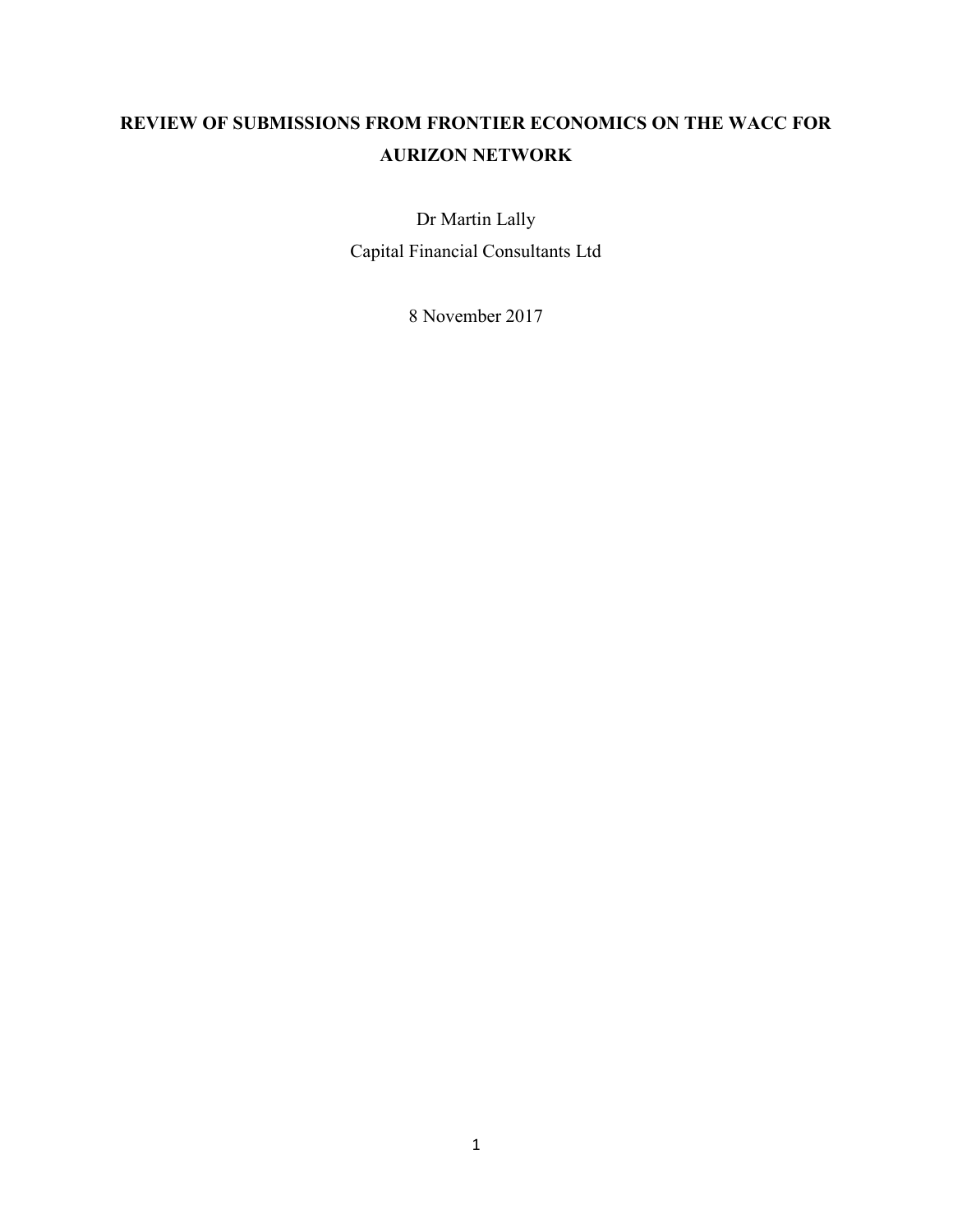## **CONTENTS**

| 1. Introduction        |              |
|------------------------|--------------|
| 2. Risk-Free Rate      | $\mathbf{R}$ |
| 3. Market Risk Premium |              |
| 4. Gamma               | 21           |
| References             | 27           |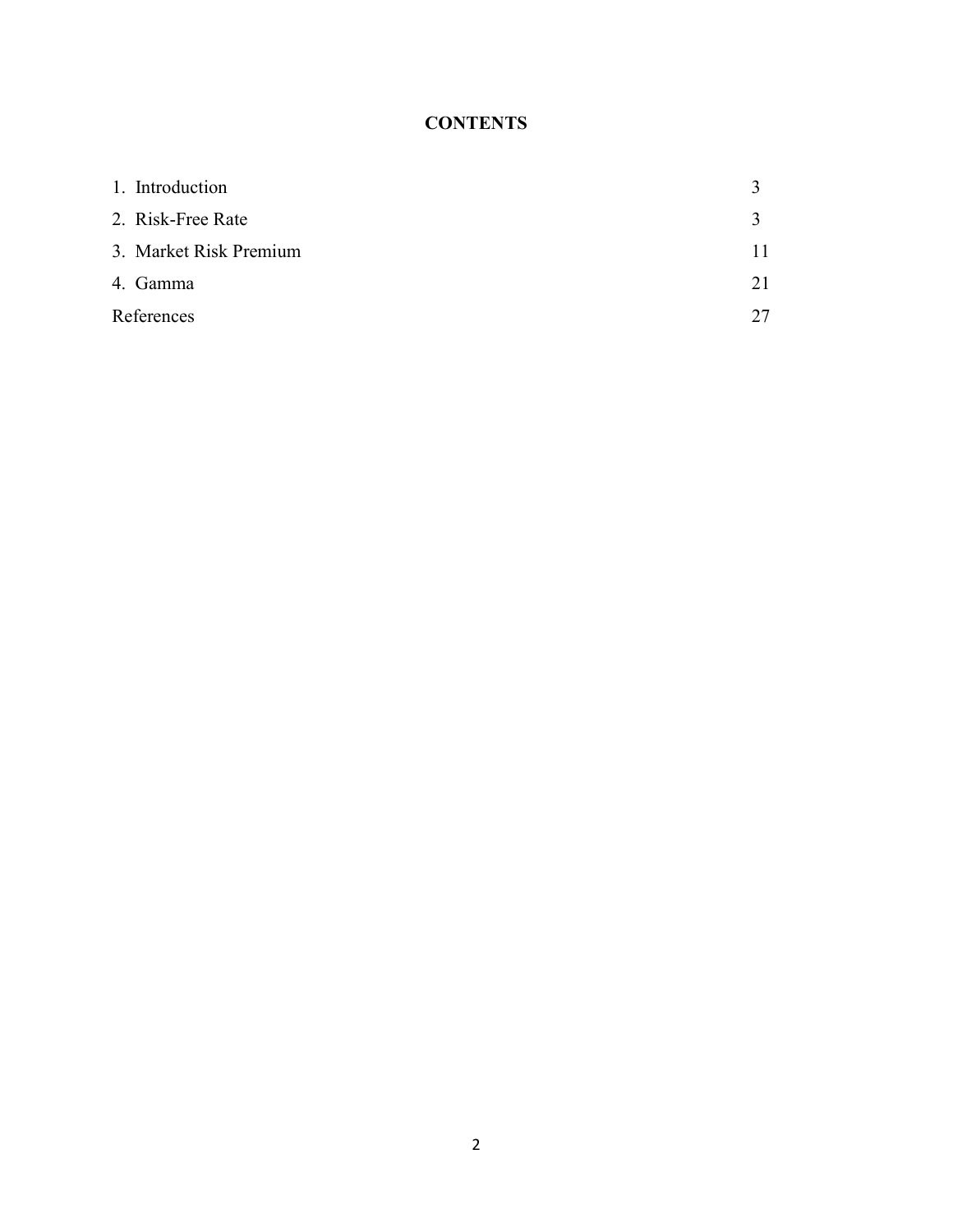#### 1. Introduction

Aurizon Network has recently submitted a DAU for the regulatory period from 1 July 2017 to 30 June 2021 (UT5 period), for the QCA's consideration. Consequent upon this, Frontier Economics has submitted three reports, relating to the risk-free rate, the MRP, and gamma. These reports contain some new arguments. Accordingly, this paper assesses these new arguments.

#### 2. Risk-Free Rate

 $\overline{a}$ 

Frontier (2017a, section 2.3) argues that the goal of regulation is to replicate the pricing outcomes in a competitive market, which is unregulated, and therefore the risk-free rate must be that appropriate to otherwise identical but unregulated firms. In support of this, Frontier cites wording from a decision by the Federal Court (2017, para 537):

"But the attribution of the relevant "efficiency" (i.e., in respect of financing costs) is to be gauged by the disciplines of a workably competitive market (i.e., an unregulated market)."

However, at para 534, the Court states:

"Plainly enough, a workably efficient market is not a regulated market. But, viewing the efficient financing costs of a benchmark efficient entity as those that would be incurred in a workably competitive market does not mean that, for the purposes of construing and applying the allowed rate of return objective, the benchmark efficient entity must then be fixed with the character of an unregulated entity."

These two statements are contradictory; having (rightly) equated a workably competitive market with an unregulated one in para 537, the Court asserts otherwise in para 534. So, I do not think that the Federal Court has offered a clear view on this matter. The point here on which the Court is clear is that the benchmark efficient entity (BEE) must have the same risk as the service provider (which is regulated) but this BEE need not be regulated. However, since regulation is likely to affect risk, it would be difficult to find a BEE that is not regulated.<sup>1</sup>

<sup>&</sup>lt;sup>1</sup> For a review of the theory and empirical evidence on the relationship between regulation and risk, see Lally (2016a, section 2.2).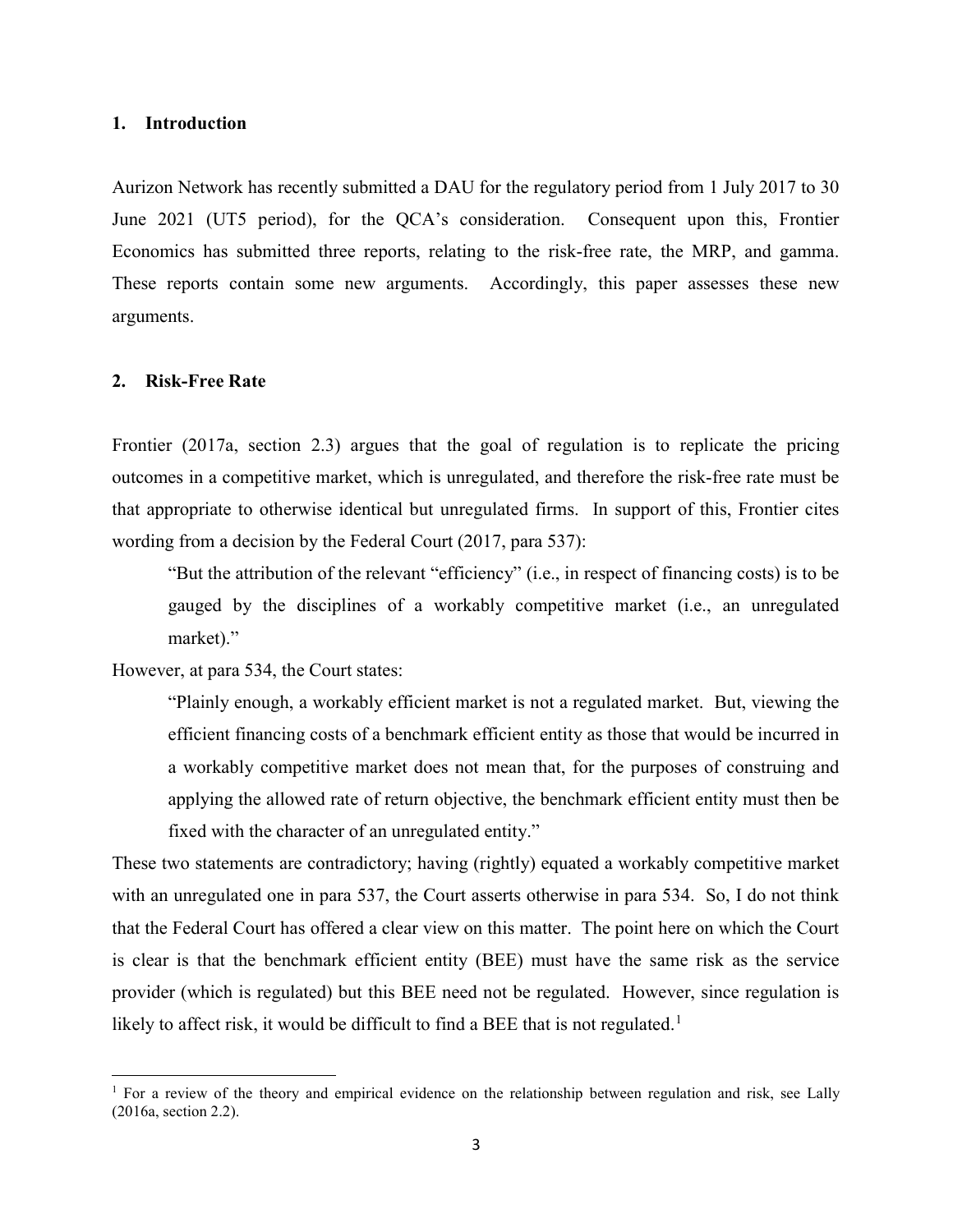The ACT (2016a, paras 913-914) is in a similarly difficult position on this matter. Like the Federal Court, the ACT states that the BEE must have similar risk to the service provider. It then argues that, since the purpose of regulation is to replicate the pricing outcomes of an efficient market, the BEE *must* be unregulated. As with the Federal Court, the ACT's conclusion faces the problem that regulation is likely to affect risk and therefore it would be very difficult to find an unregulated BEE with similar risk to the service provider.

The apparent problem here is that

- (1) the BEE must have the same risk as the service provider, which strongly implies that the BEE must be both regulated and subject to the same regulatory regime as the service provider, and
- (2) regulation should seek to replicate competitive market outcomes.

Prima facie, these two requirements are inconsistent. However, there is no necessary conflict. As argued in Lally (2013a, pp. 44-45), regulation should seek to replicate competitive market outcomes in the sense that unregulated firms in competitive markets charge prices that just cover efficient costs, including the cost of capital, and regulation should seek to do likewise. However, it does not follow that every detail about regulated firms and competitive firms should be identical. Nor is it possible for every detail to be identical because regulated firms are by definition regulated, in recognition of circumstances that differ from those of unregulated firms in competitive markets, and there are a variety of regulatory models. For example, one might regulate prices or revenues, and one might reset these at high or low frequency, and one might allow some costs to be passed-through. All of these regulatory choices are likely to affect the cost of capital of a regulated firm. So, having made the choice and therefore determined the cost of capital of the regulated firm, the cost of capital allowed by the regulator must compensate for it rather than match the cost of capital of an otherwise identical unregulated firm in a competitive market. Expressly alternatively, the cost of capital reflects risk, regulation is likely to affect the risk of regulated firms, and therefore the cost of capital for a regulated business may differ from the that of an otherwise identical unregulated firm in a competitive market. It seems that both the ACT and the Federal Court think that otherwise identical unregulated firms in a competitive market actually exist and therefore can provide the BEE. However, such firms do not exist and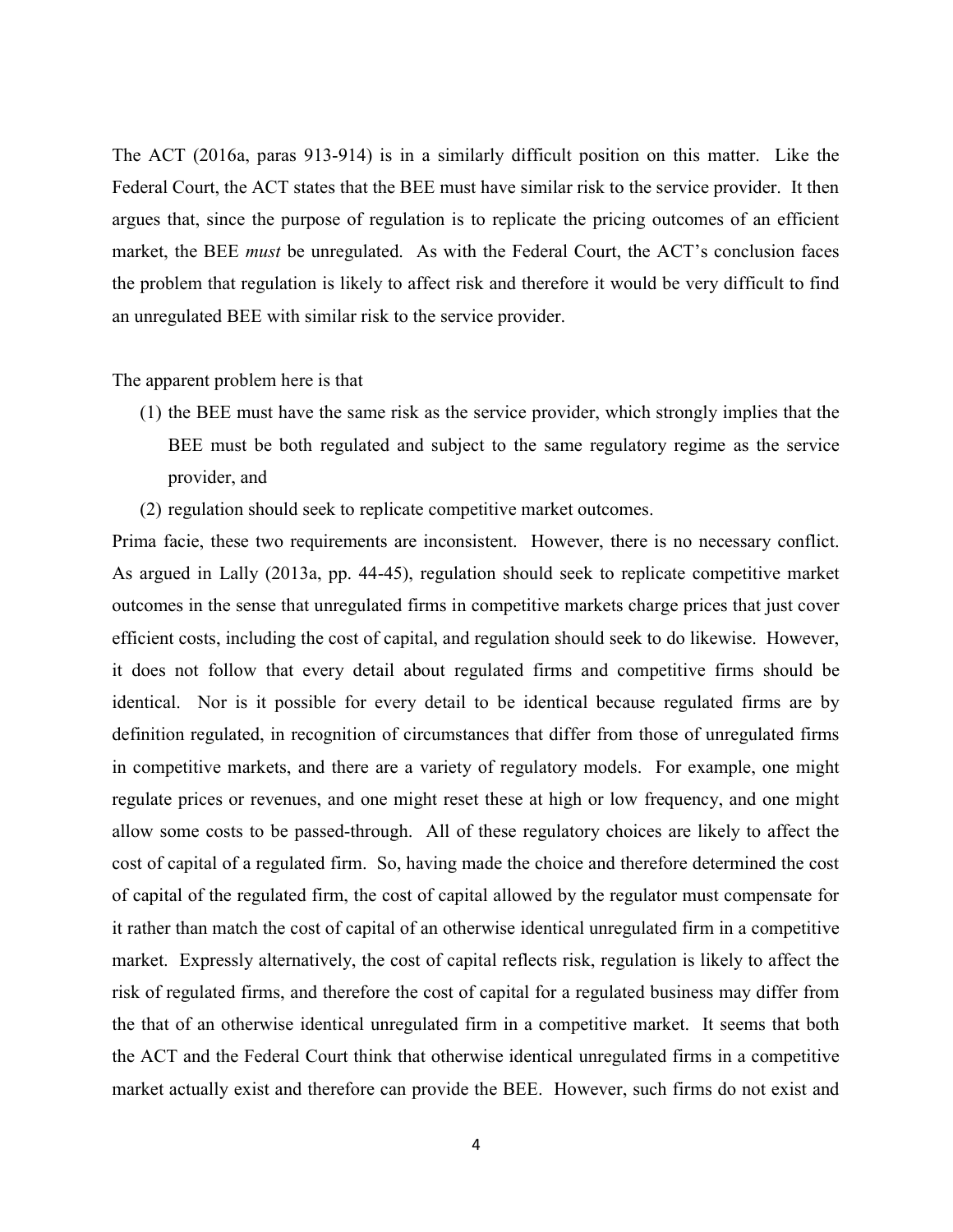could not exist because regulated businesses are natural monopolies. Instead, the relevance of competitive market situations is that the prices charged by the service provider must also just cover efficient costs.

Frontier (2017a, section 2.4) notes that independent expert valuation reports use the ten-year risk-free rate even when valuing regulated businesses. This point repeats that raised in SFG (2014a, section 2), which was addressed in Lally (2015, section 2.1). Frontier does not respond to the arguments in Lally (2015).

Frontier (2017a, section 3) addresses the analysis in Lally (2004), which demonstrates that

- (1) The appropriate risk-free rate used by a regulator is that matching the regulatory cycle even in the presence of cost and volume risks, and risks arising from asset valuation methodologies.
- (2) These risks are therefore allowed for by adding a risk premium to the discount rate used to value cash flows, and therefore also to the cost of equity allowed by the regulator, not by altering the term for the risk-free rate.

Frontier's response is to claim that the risk premium can only deal with uncertainty whilst the risk-free rate must match the horizon of the cash flows, except if the value of the regulated assets at the end of the regulatory period is certain, in which case the appropriate risk-free rate matches the regulatory cycle. Frontier does not supply any analysis in support of their claim. Nevertheless, I examine this issue in more detail as follows. The test of any claims about the appropriate cost of capital to be used by a regulator are that they satisfy the fundamental regulatory requirement that the present value of the resulting revenues net of operating costs and taxes is equal to the initial investment (the  $NPV = 0$  principle).

I commence with a very simple regulatory scenario, in which fixed assets are purchased now at cost B, their life is two years, all financing is equity, a revenue or price cap is set now that yields revenues in one year and is reset at that point to yield revenues one year later, there are no operating costs or corporate taxes, there are no revenue risks, the allowed depreciation is 50% of the asset cost in each year (and hence there is no RAB risk), the regulator correctly sets revenues at each point, and there is no differential personal tax treatment across different sources of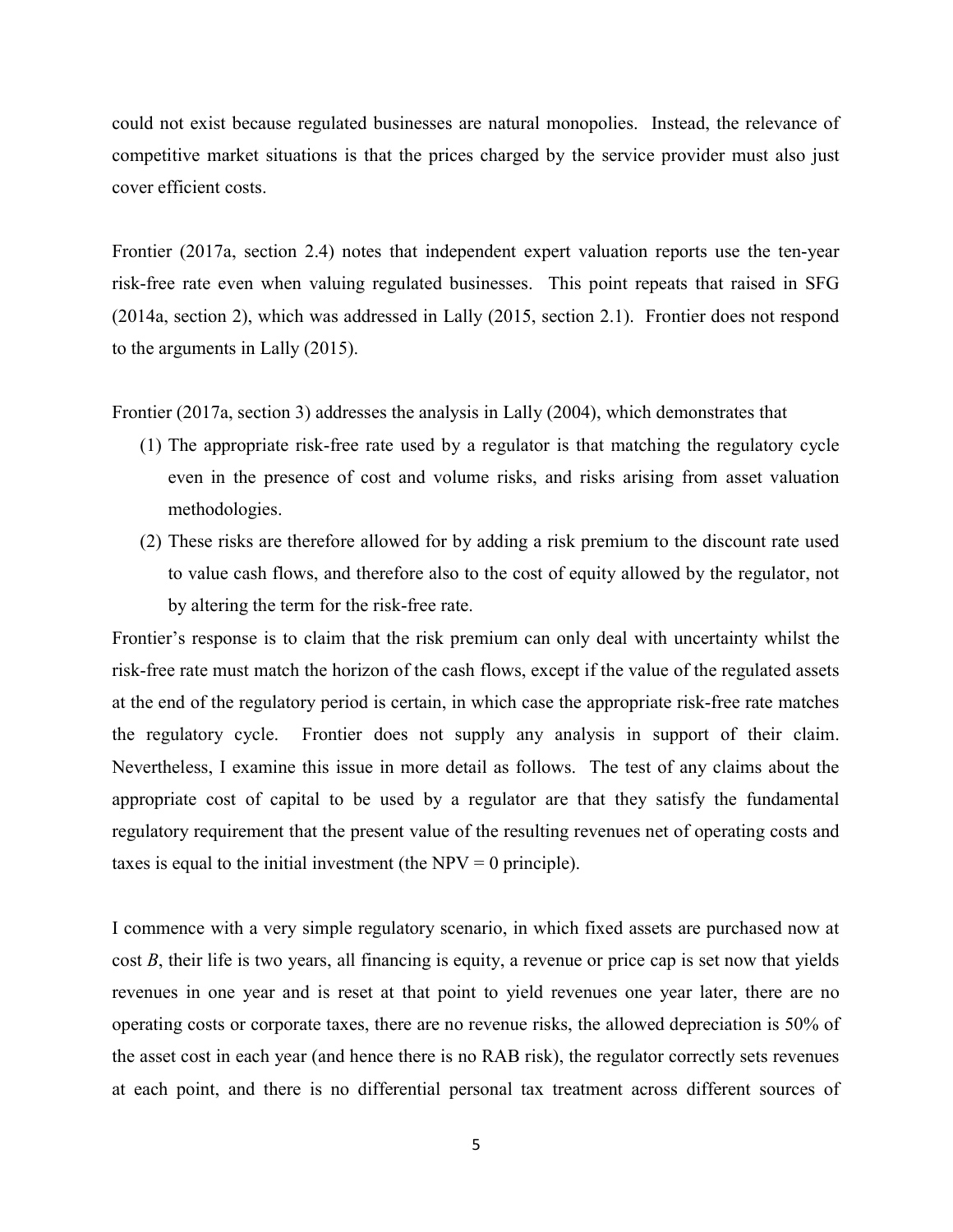investment income.<sup>2</sup> The current one-year risk-free rate is denoted  $R_{01}$  and that in one year is denoted  $R_{12}$ . In this case, in one year's time, the regulator will set revenues to be received one year later that are certain. Accordingly, they should be discounted at the prevailing one-year risk-free rate  $(R_{12})$  and therefore the regulator should use the same rate in setting these revenues. The revenues are then  $.5B(1 + R_{12})$  and the value of these revenues at the time the revenues are set is as follows:

$$
V_1 = \frac{.5B(1 + R_{12})}{1 + R_{12}} = .5B
$$
 (1)

Similarly, the regulator sets revenues now (to be received in one year) equal to  $(.5B + BR<sub>01</sub>)$  and the value now of these revenues plus  $V_I$  is as follows:

$$
V_0 = \frac{(.5B + BR_{01}) + .5B}{1 + R_{01}} = B
$$
 (2)

So, the NPV = 0 principle ( $V_0 = B$ ) is satisfied through the regulator using the prevailing oneyear risk-free rate at each reset point. In this scenario,  $V<sub>I</sub>$  is certain. The conclusion here that the regulator should use a risk-free rate matching the regulatory term is accepted by Frontier. I now consider some circumstances that would lead to uncertainty about  $V<sub>1</sub>$ . One possibility is considered in Lally (2004), arising from changing the RAB at time 1 to match the replacement cost of the assets. This change is denoted Z. Since this change is known at time 1, the revenues on the regulated assets arising one year later (and based upon the RAB at time 1) will still be certain at time 1. So, the appropriate discount rate on these revenues is still the one-year riskfree rate prevailing at that time, and therefore the regulator still uses the one-year risk-free rate at that point for setting revenues for the second year. So, equation (1) becomes

$$
V_1 = \frac{(.5B + Z)(1 + R_{12})}{1 + R_{12}} = .5B + Z
$$
\n(3)

<sup>&</sup>lt;sup>2</sup> Apart from the assumption relating to RAB risk, which will be relaxed, these assumptions are adopted to simplify the presentation and relaxation of them does not alter the conclusion.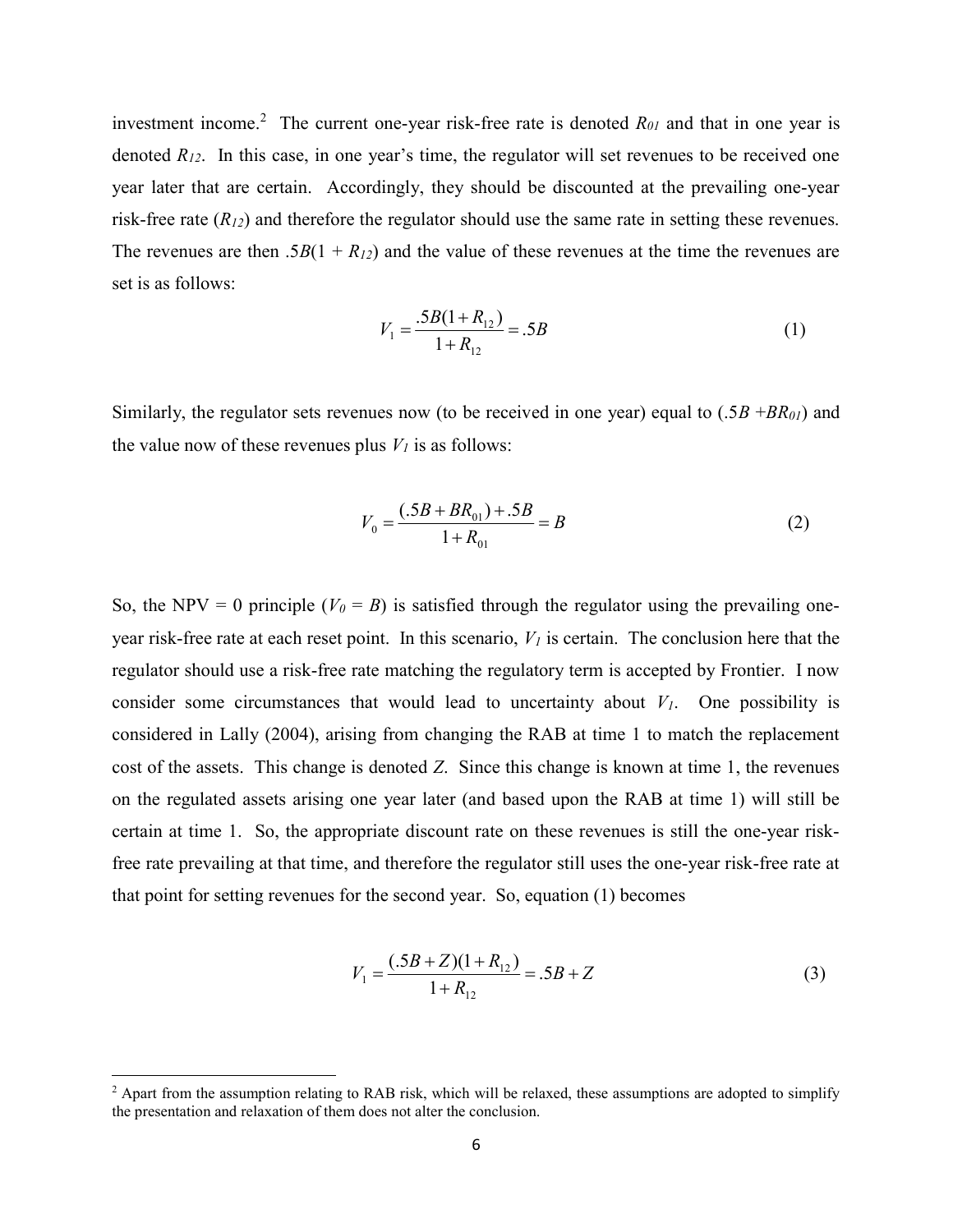So, whilst the value of the regulatory assets at the end of the first regulatory period  $(V_I)$  becomes known at that time, it is uncertain at the beginning of that period (because Z is unknown at the beginning of the period), consistent with Frontier's scenario. Suppose now that Z is mean zero and uncorrelated with market returns. In this case, the appropriate discount rate on the time 1 payoffs will still be the one-year risk-free rate. Accordingly, the regulator will still use the oneyear risk-free rate in setting the allowed cost of capital for the first year. The revenues from the regulated assets at time 1 would then be  $(.5B + BR_{01})$ , and the residual value at that point will be  $(.5B + Z)$  as shown in equation (3). So, the value now of the regulated assets would be as follows:

$$
V_0 = \frac{(.5B + BR_{01}) + .5B + E(Z)}{1 + R_{01}} = \frac{B(1 + R_{01})}{1 + R_{01}} = B
$$
\n(4)

So, the NPV = 0 principle ( $V_0 = B$ ) is still satisfied through the regulator using the prevailing one-year risk-free rate at each reset point, despite the fact that  $V<sub>1</sub>$  is now uncertain. This contradicts Frontier's claim that the two-year risk-free rate (matching the asset life) must be used by the regulator when  $V_1$  is uncertain. Had the regulator used the two-year risk-free rate rather than the one-year rate, the effect would have depended upon the difference between the two rates. If the two-year rate exceeded the one-year rate, the allowed revenues would then have been larger than above, and therefore larger than those required to satisfy the  $NPV = 0$  principle  $(V_0 = B)$ . So, the allowed revenues would have been too high. Accordingly, use of the two-year risk-free rate by the regulator would have been incorrect.

This single scenario in which  $V_I$  is uncertain is sufficient to rebut Frontier's claim. Nevertheless, in the interests of demonstrating that this scenario is not unique in warranting regulatory use of the risk-free rate matching the regulatory cycle, suppose now that Z embodies systematic risk. This has no effect upon equation  $(3)$  because the risk relating to Z is resolved over the first year. However, the appropriate discount rate on the payoffs on the regulatory assets at the end of the first year should now be the one-year risk-free rate augmented by a risk premium  $(p_{0l})$ . This premium is therefore also added by the regulator to its allowed cost of capital in the first year. So, equation (4) becomes: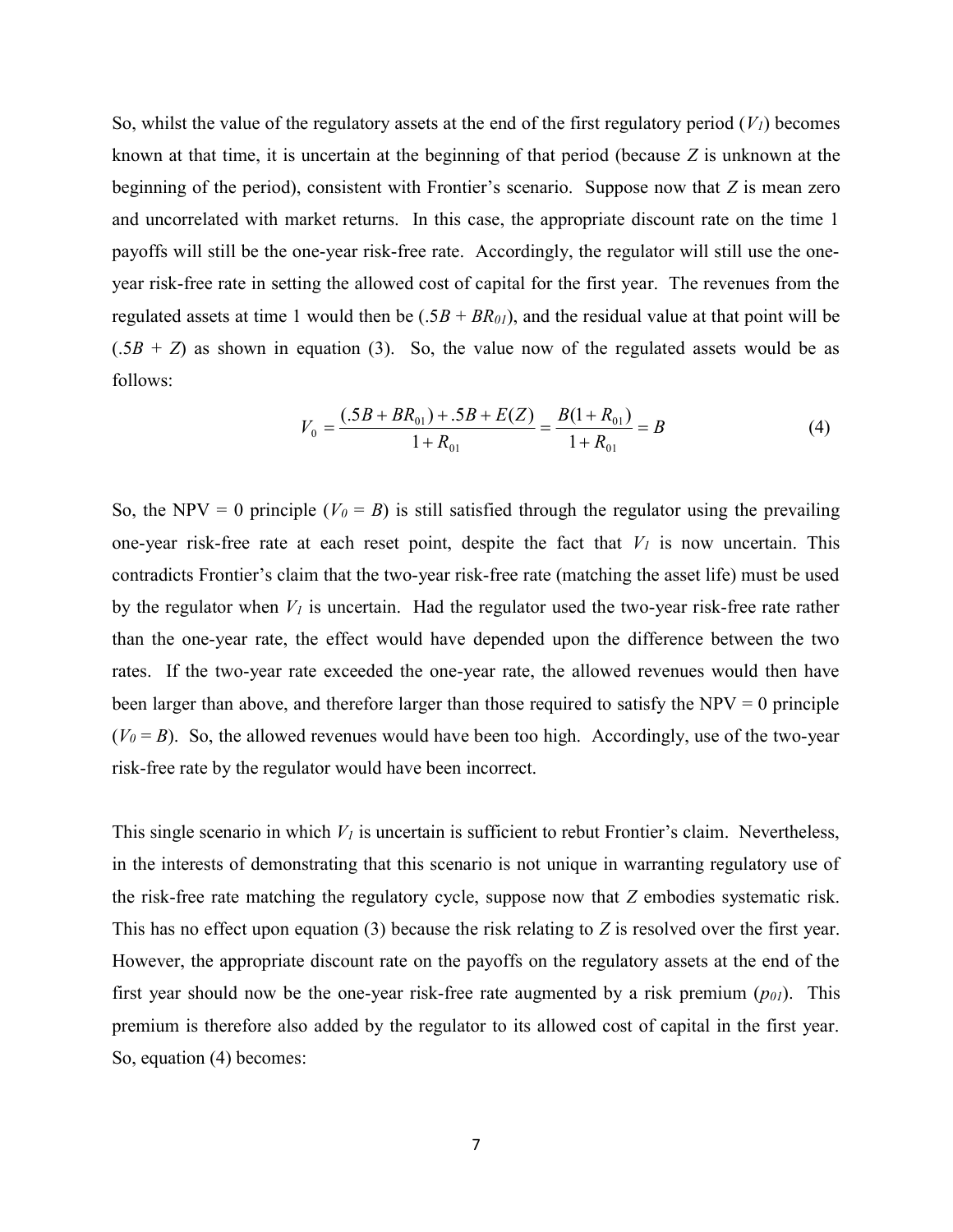$$
V_0 = \frac{(.5B + BR_{01} + Bp_{01}) + .5B + E(Z)}{1 + R_{01} + p_{01}} = \frac{B(1 + R_{01} + p_{01})}{1 + R_{01} + p_{01}} = B
$$
(5)

So, the NPV = 0 principle ( $V_0 = B$ ) is still satisfied through the regulator using the prevailing one-year risk-free rate at each reset point, despite the fact that  $V_I$  is again uncertain. This again contradicts Frontier's claim that the two-year risk-free rate must be used by the regulator when  $V<sub>1</sub>$  is uncertain.

In summary, it has been shown that the  $NPV = 0$  principle is still satisfied by using the risk-free rate that matches the regulatory cycle even if there is ex-ante uncertainty about the value of the regulatory assets at the end of a regulatory cycle. However, Frontier's claim that the appropriate risk-free rate matches the horizon of the cash flows is true in some situations. For example, if a project delivers a certain cash flow in two years, then the value now of that cash flow is the cash flow discounted at the current two-year risk-free rate. Alternatively, if a project delivers an uncertain cash flow in two years and that uncertainty is not determined (at least in part) by an observable risk-free rate at some intervening point, then the value now of that cash flow is the expected cash flow discounted at the current two-year risk-free rate plus a premium for risk (this is the standard valuation scenario referred to by Frontier in para 98 of their report). However, if the uncertainty in the future cash flows is determined (at least in part) by an observable risk-free rate at some intervening point (as occurs with regulatory situations), a recursive valuation process must then be applied as shown above. So, the key issue is whether uncertainty in future cash flows is driven at least in part by an observable risk-free rate at some earlier point.

It should also be noted that, if Frontier's belief (that equations (1) and (2) are valid if  $V<sub>1</sub>$  is certain but that the appropriate risk-free rate becomes the two-year rate if  $V_I$  is uncertain) were true, it would remain true even if the risk associated with  $V_I$  were infinitesimally small, and therefore would violate a "smooth-pasting" requirement in asset pricing and regulation, i.e., very small changes in risk cannot give rise to substantial changes in valuation (due to arbitrage) and hence cannot give rise to substantial changes in the appropriate regulatory decision. Furthermore, the change favoured by Frontier when  $V_1$  has any risk involves switching from the one to the two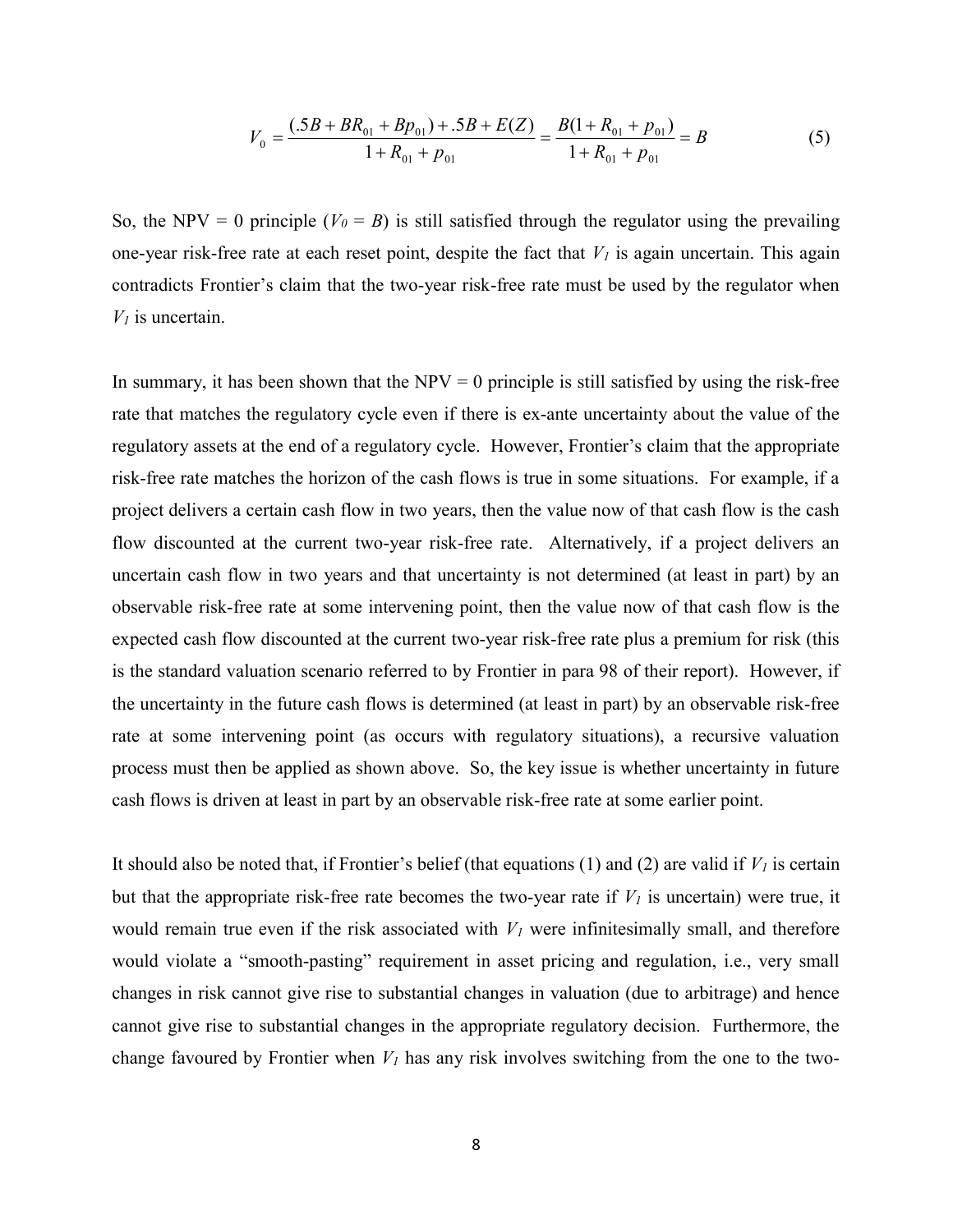year risk free rate, and this change would be substantial if the one and two year rates were quite different. All of this implies that Frontier's argument cannot be valid.

Frontier (2017a, para 102) asserts that, if it is correct to cut-off a series of long-run risky cash flows, that approach could be applied to any series of long-run risky cash flows. I presume Frontier's reference to cutting off means to initially value the year 2 revenues at time 1, followed by valuing the time 1 payoffs at time 0. This is a recursive process, but it is only warranted if the revenues arising at time 2 are determined at time 1 and the revenues arising at time 1 are determined at time 0. This is a feature of regulatory scenarios but not of risky cash flows in general. So, the recursive approach is not warranted for risky cash flows in general.

Frontier (2017a, para 98) also characterizes the risk premium in equation (5) as compensation for using the "wrong" risk-free rate. This is not correct. The risk premium compensates for systematic risk arising from the RAB adjustment  $(Z)$ , and could be zero or even negative depending solely upon the nature of that risk, i.e., is Z correlated with market returns and, if so, is the correlation positive or negative. The sign and size of this premium is therefore unrelated to the difference between the one and two-year risk-free rates, and therefore could not compensate for that difference.

Frontier (2017a, section 3) asserts that various parties including the QCA (2014a, page 46) and Lally (2013a) accept that choosing the risk-free rate to match the regulatory cycle will satisfy the  $NPV = 0$  principle only if the value of the regulatory assets at the end of the regulatory cycle is certain. However, Frontier's (2017a, section 3.3) quotation from the QCA is drawn from a section of the QCA's paper headed "Example" and sources of uncertainty (operating costs, taxes and demand risk) are assumed to be absent in this example in order to "simplify the example" (QCA, 2014a, footnote 40). Thus, the presentation of this example by the QCA does not imply that the QCA believes that certainty about the value of the regulatory assets at the end of the regulatory cycle is a necessary assumption. It is perfectly normal in illustrating the application of a mathematical proposition to invoke conditions that are not essential to the proof of the proposition. Furthermore, the QCA (2014a, page 47) explicitly states that certainty about the value of the regulatory assets at the end of the regulatory cycle is not a necessary assumption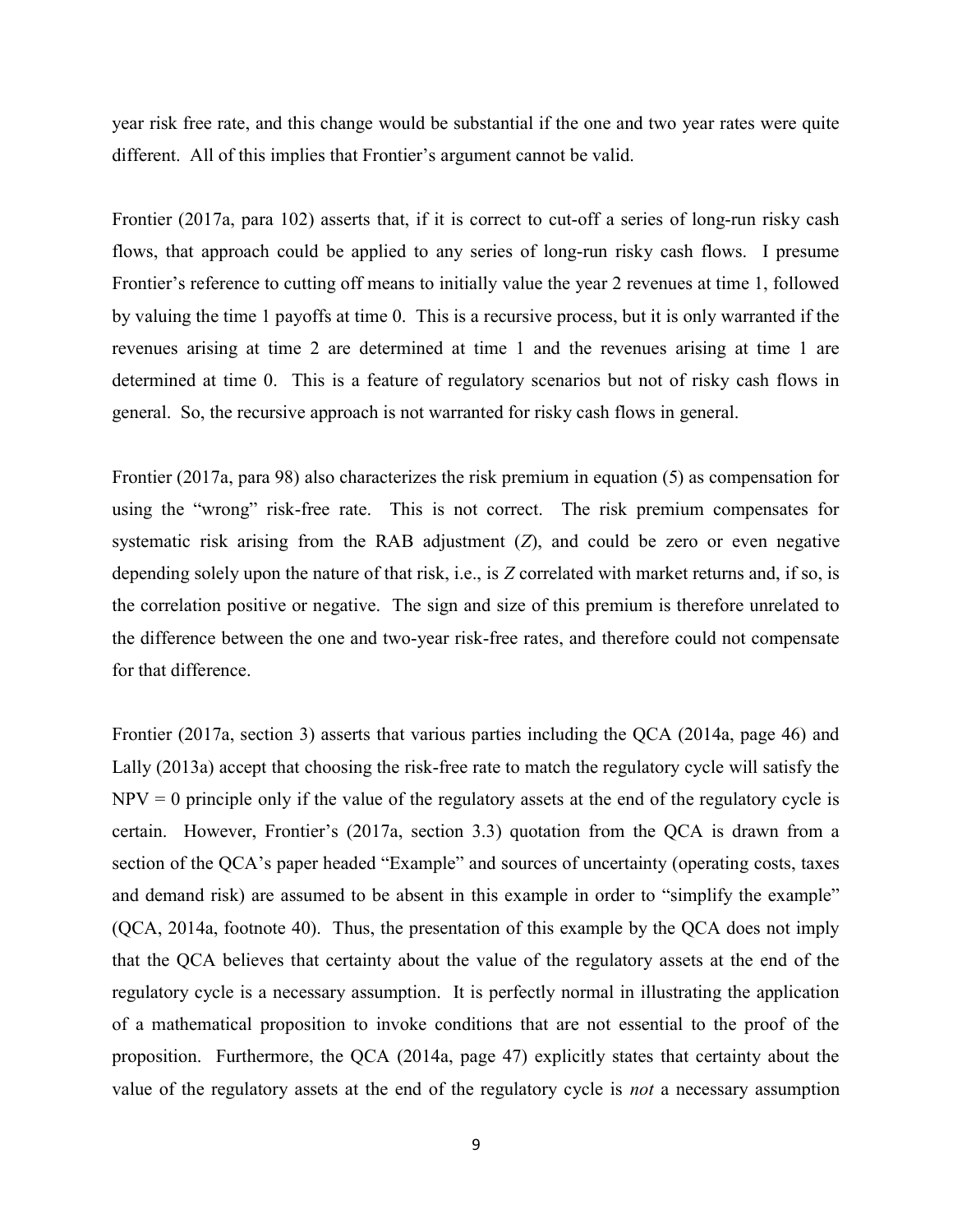here, and Frontier cannot have failed to notice this because SFG (2014, section 3) refers to this statement by the QCA and SFG is Frontier under an earlier name. Furthermore, Frontier's (2017a, section 3.5) quotes from Lally (2013a) are also drawn from an example and therefore suffer from the same problem as the quotes drawn from the QCA. It would be remarkable if Lally (2013a) did support Frontier's position on this matter because Lally (2004) does not support it and Frontier devotes section 3 of its report to attempting to demonstrate that Lally (2004) is not correct.

Frontier (2017a, section 3.4) argues that the QCA (2014a, page 47) has misrepresented a submission from the QTC (2014a). In particular, the QTC (2014, pp. 3-4) argues that the proposition that the regulator must use a risk-free rate matching the regulatory cycle in order to satisfy the  $NPV = 0$  principle assumes that the regulatory assets can be sold at the end of the regulatory period for an amount equal to the RAB. The QCA (2014a, page 47) summarises and critiques this argument. Frontier (2017a, section 3.4) claims that the QCA refers to the act of selling the assets but not also to the fact that the sale proceeds needed to match the RAB. Frontier (2017a, section 3.4) further claims that the QTC's point is concerned only with the value of the assets at the end of the regulatory cycle and not with whether they are sold. Neither of Frontier's claims is correct; the QTC refers to both sale and at RAB, and the QCA refers to both of these points in summarizing the QTC's point.

Frontier (2017a, section 4.1) argues that use of the four-year risk-free rate within the first term of the CAPM and the ten-year risk-free rate within the MRP would lead to an erroneous estimate of the cost of capital of a business with a beta of 1. The same argument was raised by The Brattle Group (2014, section IV) and addressed by Lally (2015, section 3.2). Frontier has not responded to that.

Frontier (2017a, section 4.3) refers to comments by the QCA (2014a, page 52), that the QCA had considered estimating the MRP using the five-year risk-free rate rather than the ten-year rate so as to achieve consistent use of a risk-free rate within the CAPM and concluded that doing so did not change the rounded MRP estimate. Frontier asserts that inconsistencies and approximations can be avoided by consistent use of the ten-year risk-free rate throughout the CAPM. However,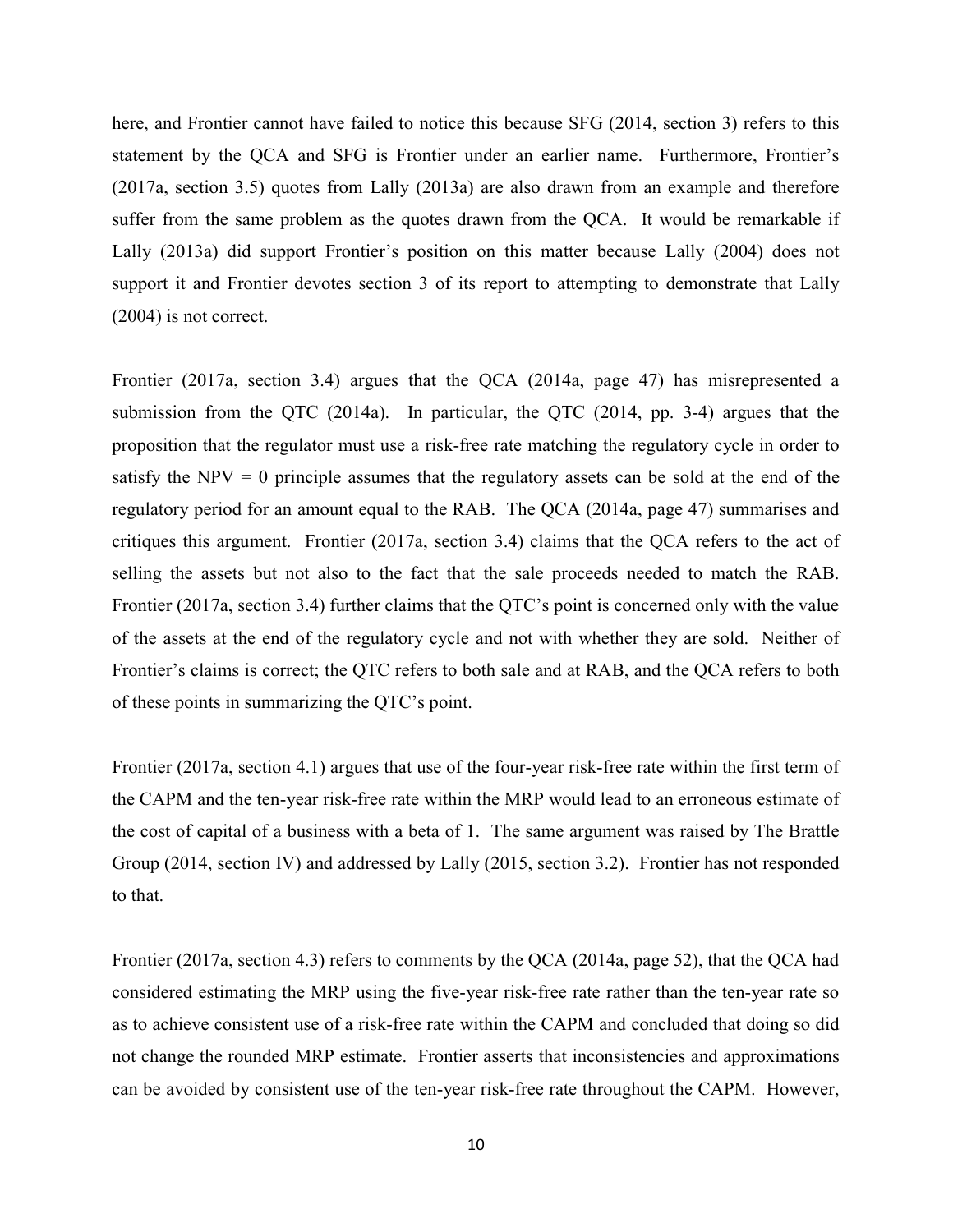as discussed in Lally (2015, page 8), this is inconsistent with the CAPM and also violates the  $NPV = 0$  principle whenever this model is applied to a regulatory problem with a regulatory cycle of other than ten years (as is the case here). Frontier does not respond to this point. Frontier also asserts that, whilst the difference between the four and ten-year risk-free rates is small on average, it can be large at the time of a particular determination and provides evidence of a difference of up to 0.70% in recent times. However, amongst the four principal approaches to estimating the MRP that the QCA considers, Frontier's point is relevant only to the Cornell approach and this markedly dilutes Frontier's point.

Frontier (2017a, section 5.1) approvingly notes that the majority of Australian regulators use the ten-year risk-free rate. The same point was raised by SFG (2014a, section 5) and Lally (2015, page 9) addresses this issue. Frontier does not respond to this.

Frontier (2017a, section 5.2) approvingly cites various parties who believe that the proposition that the regulator must use a risk-free rate matching the regulatory cycle in order to satisfy the  $NPV = 0$  principle assumes that the value of the regulatory assets at the end of the regulatory cycle is certain. This claim has been rebutted by the analysis above.

Frontier refers to a survey conducted by Incenta (2013), which appears to support use of the tenyear risk-free rate. This report is examined in Lally (2014, pp. 26-28), and the conclusion reached there is that the Incenta survey results do not suggest that the QCA should adopt the tenyear risk-free rate. Frontier has not responded to any of the points raised in Lally (2014, pp. 26- 28).

#### 3. Market Risk Premium

Frontier (2017b, section 2.4) refers back to evidence presented in Frontier (2016a), to the effect that the cost of equity has remained stable whilst the risk-free rate has declined since the GFC, and therefore the MRP must have risen. This evidence has been critiqued in Lally (2017, pp. 25- 26). Frontier (2017b) does not respond to the points made there.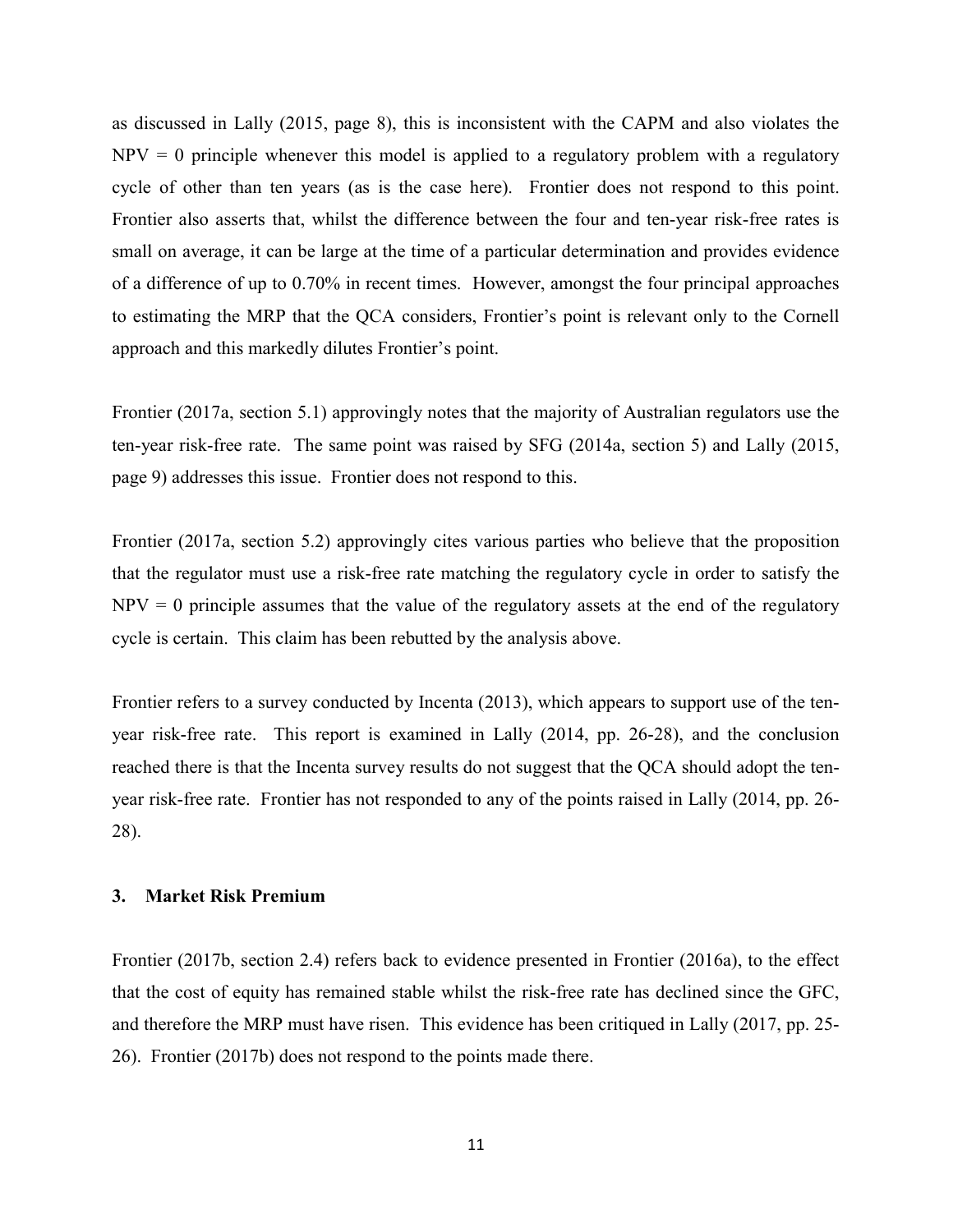Frontier (2017b, section 3) argues that the Ibbotson estimator provides an estimate of the MRP that reflects average market conditions over the estimation period, that current market conditions differ from average historical conditions in that the risk-free rates are low, that the relationship between risk-free rates and the MRP "may" be negative, and accordingly there is a "strong" basis for concluding that the Ibbotson estimate of 6.5% is too low. However, Frontier's (reasonable) belief that the MRP "may" be negatively related to risk-free rates does not support its conclusion that there is a "strong" basis for concluding that the Ibbotson estimate of 6.5% is too low. Furthermore, there are a large set of other considerations that suggest that the Ibbotson estimate is currently too high. These include the growth of mutual funds, increased liquidity in the equities market, increased macroeconomic stability, and the internationalization of equity markets, all of which would have reduced the MRP, thereby generating a one-off boost to the value of equities, which in turn would have raised the Ibbotson estimate of the MRP above the initial MRP value and hence even more so over the current MRP value. In addition, the inflation-shock in the late  $20<sup>th</sup>$  century would have raised the Ibbotson MRP estimate but not the true MRP value.

Frontier (2017b, section 4.3.1) argues that, even if unexpected inflation did raise the Ibbotson MRP estimate, it is only one of a variety of events (some of which will have raised the estimate and some to have lowered it), there are no reasonable grounds for singling out unexpected inflation, and the effects from all of these events will tend to average out in the historical period examined. However, as discussed in the previous paragraph, there are a set of events that would likely have significantly lowered the MRP during the period over which the estimate was based, and no clear contrary case is apparent. Although it is not possible to quantify any of these effects to an acceptable degree of precision, their existence reinforces the merits of using the Siegel estimator.

Frontier (2017b, section 4.3.2) argues that the basis of the Siegel methodology is the unusually low real yields on government bonds prior to 1990 (thereby inducing an upward impact on the Ibbotson estimator), the QCA's preferred period for generating the Ibbotson estimate is from 1958, and the real yields on Australian government bonds over this period are not unusually low (with negative rates in the 1970s offset by high rates in the 1980s). However, as noted by Lally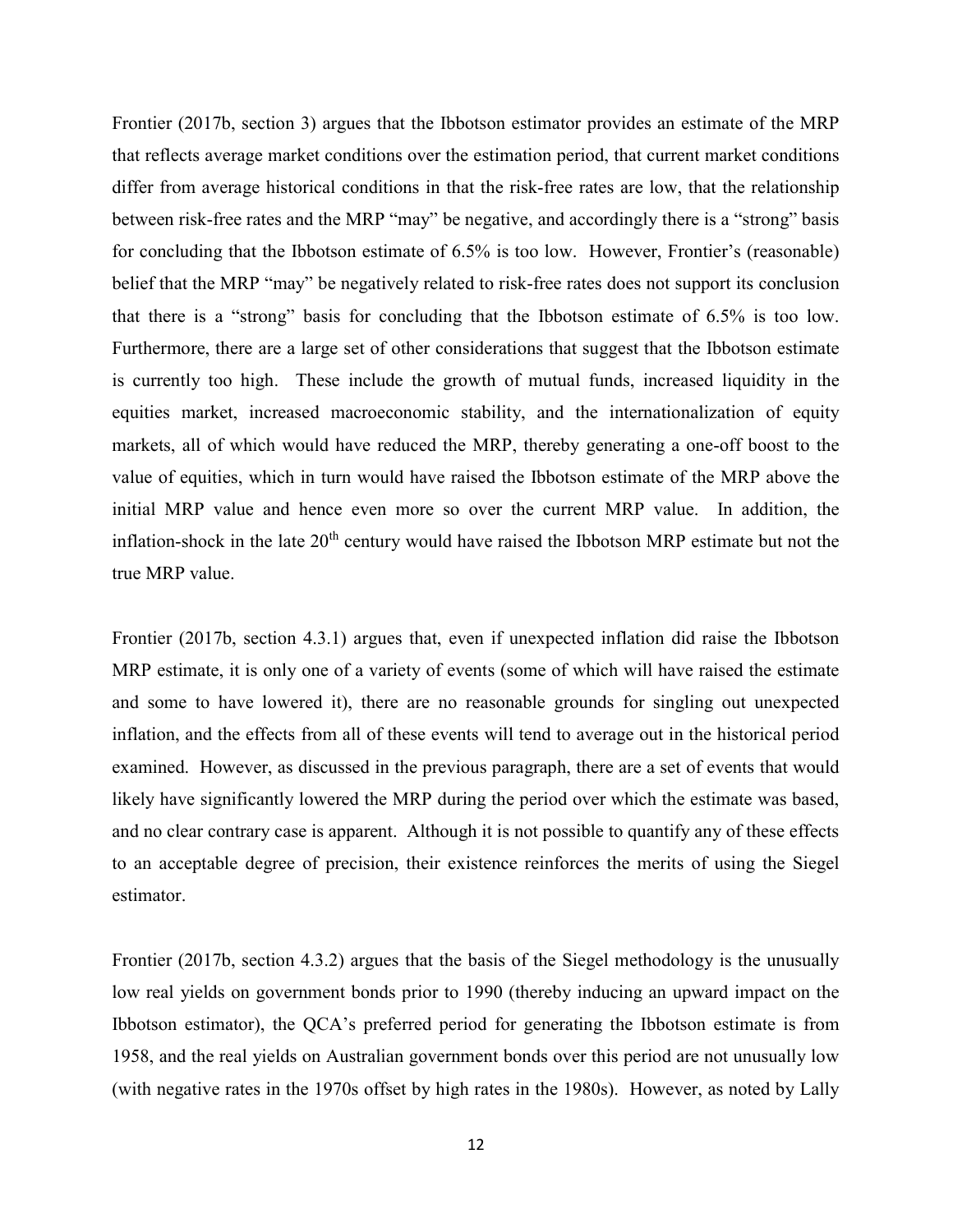(2014, page 11), Australia's experience from 1883-2013 can be divided into a low inflation era (1883-1939), a high inflation era (1940-1990), and a second low inflation era (1991-2013) with average inflation rates of 0.9%, 6.4% and 2.5% respectively. The corresponding average real yields on ten-year government bonds were 3.5%, 0.7% and 3.5%. So, in the high inflation era, real yields on government bonds were markedly below that from the earlier period (highly suggestive of ten-year inflation forecasts having been too low in this high inflation era) and with little 'compensation' in the subsequent low inflation era (due to ten-year inflation forecasts being too high). The effect of this would have been to inflate the Ibbotson MRP estimate, to the extent that data from the period 1940-1990 is used in forming the Ibbotson estimate. Presumably, Frontier's response to this would be to say that, if the Ibbotson estimator is based upon data from 1958, any conclusions about government bond yields being unusually low would have to be based upon data on those bond yields from exactly the same period. I do not agree. The QCA's preference for estimating the Ibbotson estimator from 1958 arises from a concern only about data on equities, and data on inflation and government bond yields from a longer period can and should be used to form a conclusion as to whether real yields were unusual over any period. Since real yields on government bonds were unusual in the 1940-1990 period due to high inflation not being fully anticipated, the extent to which this point causes the Siegel estimate to be below the Ibbotson estimate depends mechanically upon what fraction of the 1940-1990 period is used in forming the Ibbotson estimate and what fraction this represents of the entire period used to form the Ibbotson estimate. For example, using the 1883-2013 data referred to by Lally (2014, page 11), had the Ibbotson estimate used data from 1883-2013, the Siegel estimate would have been the Ibbotson estimate subject to adding back the average ex-post real government bond yield over the same period and then deducting an estimate of the long-term expected real bond yield to yield a Siegel estimate of 5.5% as follows (see Lally, 2014, page 12), producing a difference between the Ibbotson and Siegel estimates of 1.2%:

$$
M\hat{R}P = .067 + .024 - .036 = .055
$$

By contrast, had the Ibbotson estimate been based upon data from 1940-2013, the Siegel estimate would have been reduced to 4.5% as follows, producing a difference between the Ibbotson and Siegel estimates of 2.0%: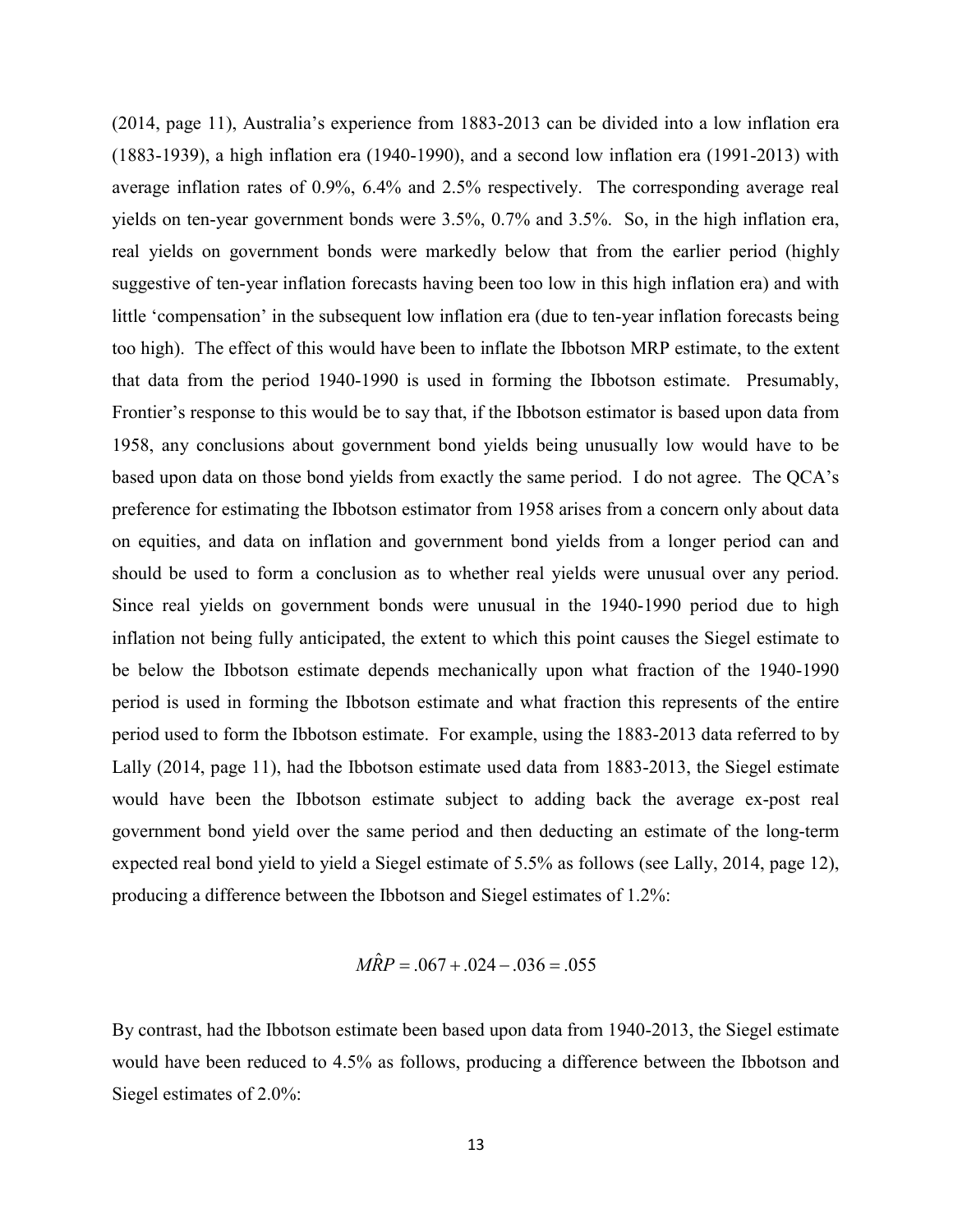## $M\hat{R}P = .065 + .016 - .036 = .045$

These results are shown in Table 1 along with those using data from 1958-2013 and 1980-2013.

| Data Period |      | S    | $I-S$    |  |
|-------------|------|------|----------|--|
| 1883-2013   | .067 | .055 | .012     |  |
| 1940-2013   | .065 | .045 | .020     |  |
| 1958-2013   | .066 | .057 | .009     |  |
| 1980-2013   | .064 | .067 | $-0.003$ |  |

Table 1: Ibbotson (I) and Siegel (S) Estimates of the MRP

So, regardless of which data is used to form the Ibbotson estimate (providing the commencement date is pre 1990), Siegel's argument is still valid but the effect of it (in terms of the differential between the Ibbotson and Siegel estimates) varies and tails away to zero as the commencement date for the period used to form the Ibbotson estimate approaches 1990.

Frontier (2017b, section 4.3.3) claims that the QCA estimates the average expected real bond yield from 1958 by using data on inflation-protected bonds from 1987 onwards, thereby extrapolating the latter average to the 30 preceding years, and argues that doing so was unreasonable in view of the volatility in the data. The same argument was raised by SFG (2014b, paras 77-79), and addressed in Lally (2015, pp. 26-27), i.e., SFG fail to note that the QCA (2014a, page 65) offers an additional justification for the estimate of 3.7%: it is similar to the average realised real return of 3.5% over a long period (1883-1939) during which inflation was low (averaging 0.9%). These two pieces of information support the QCA's conclusion that the average expected real risk-free rate over the period from 1958 (or any earlier period) was about 3.7%, and rebut SFG's claim that sufficient data is not available to implement the Siegel approach. Frontier (2017b) is aware of Lally (2015), because they cite it in an earlier report (Frontier, 2016), but does not respond to the arguments there.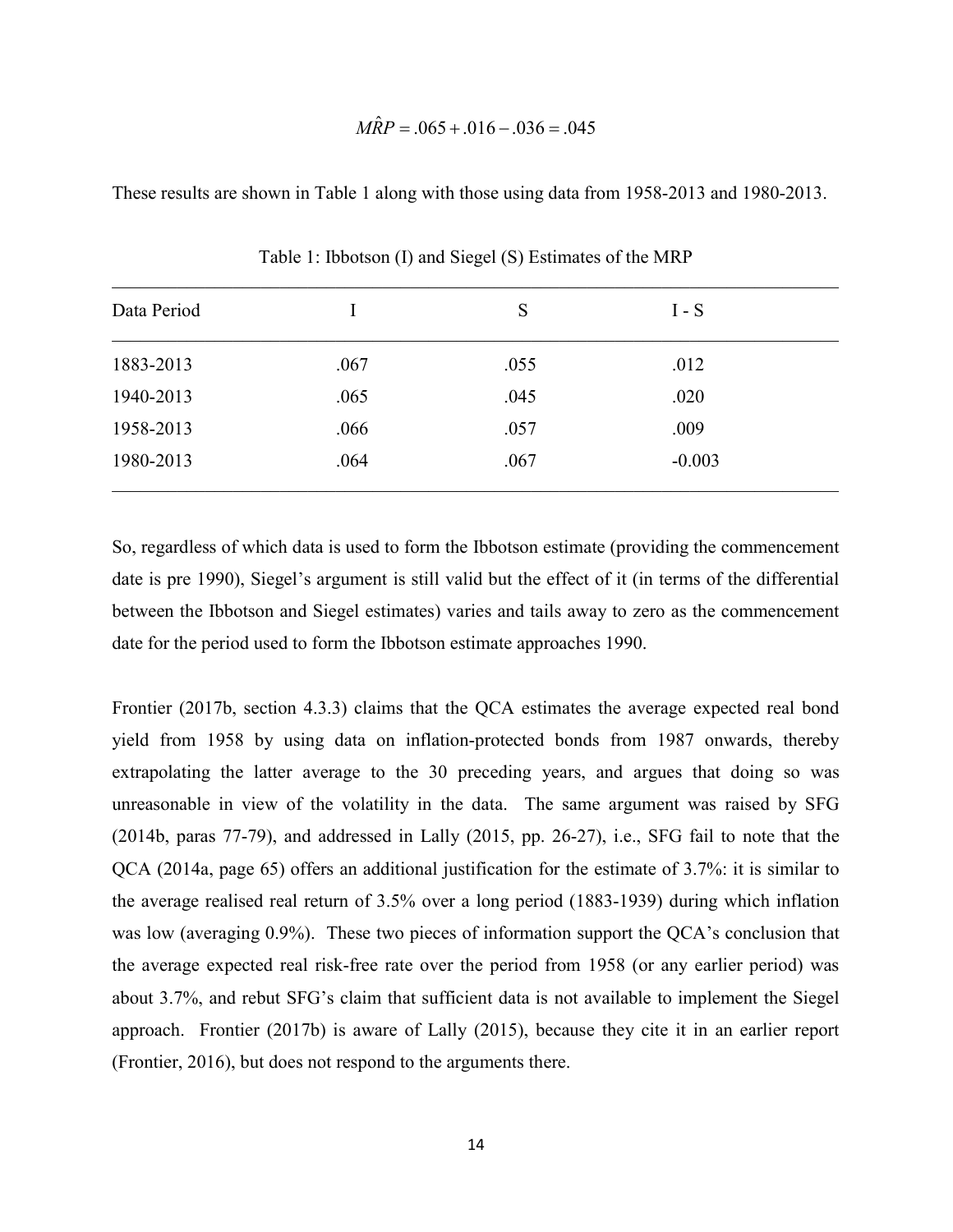Frontier (2017b, section 4.4) claims that the basis of the Siegel approach is that real government bond yields in 1990 would continue to remain high after 1990, this prediction has proved to be inaccurate, and this undercuts the merits of the Siegel approach. Again, this argument has been raised earlier by SFG (2014b, paras 80-83) and addressed in Lally (2015, pp. 28-30). Frontier (2017b) is aware of the latter paper because they cite it in an earlier report (Frontier, 2016a), but does not respond to the arguments there.

Frontier (2017b, section 5.2.2) addresses the QCA's practice in using the Cornell methodology of estimating the long-run expected growth rate in DPS by deducting some amount from the long-run expected growth rate in GDP, in recognition of the fact that the long-run expected growth rate in aggregate dividends to all equities must match that for GDP and some proportion of these aggregate dividends goes to shares that do not currently exist. In particular, Frontier argues that constraining the expected growth in DPS to that of expected GDP growth is only necessary in the very long-run (such as beyond 50 years), which is beyond the point at which there is any material effect on equity value from that change. This argument repeats that in SFG (2014c, section 3.3), and has been addressed in Lally (2015, page 22). Frontier (2017b) is aware of the latter paper because they cite it in an earlier report (Frontier, 2016a), but does not respond to the arguments there.

Frontier (2017b, section 5.2.2) argues that the QCA's practice in using the Cornell methodology of estimating the long-run expected growth rate in DPS by deducting some amount from the long-run expected growth rate in GDP is unwarranted because recent empirical evidence (post 1990) is inconsistent with this. This argument repeats that in SFG (2014c, section 3.3), and has been addressed in Lally (2015, page 22), i.e., the deduction is logically necessary (or else the earnings share of GDP either goes to zero or exceeds 100%), empirical analysis is therefore required merely to estimate the size of the deduction, the empirical evidence cited by Frontier has been for too short a period to provide a reliable estimate, it does not provide a reliable estimate for the long-run (because it shows EPS growing faster than GDP, which is not indefinitely sustainable), and longer term evidence reveals that EPS does grow slower than GDP. Frontier (2017b) is aware of the latter paper because they cite it in an earlier report (Frontier, 2016a), but does not respond to these arguments there or in their current paper.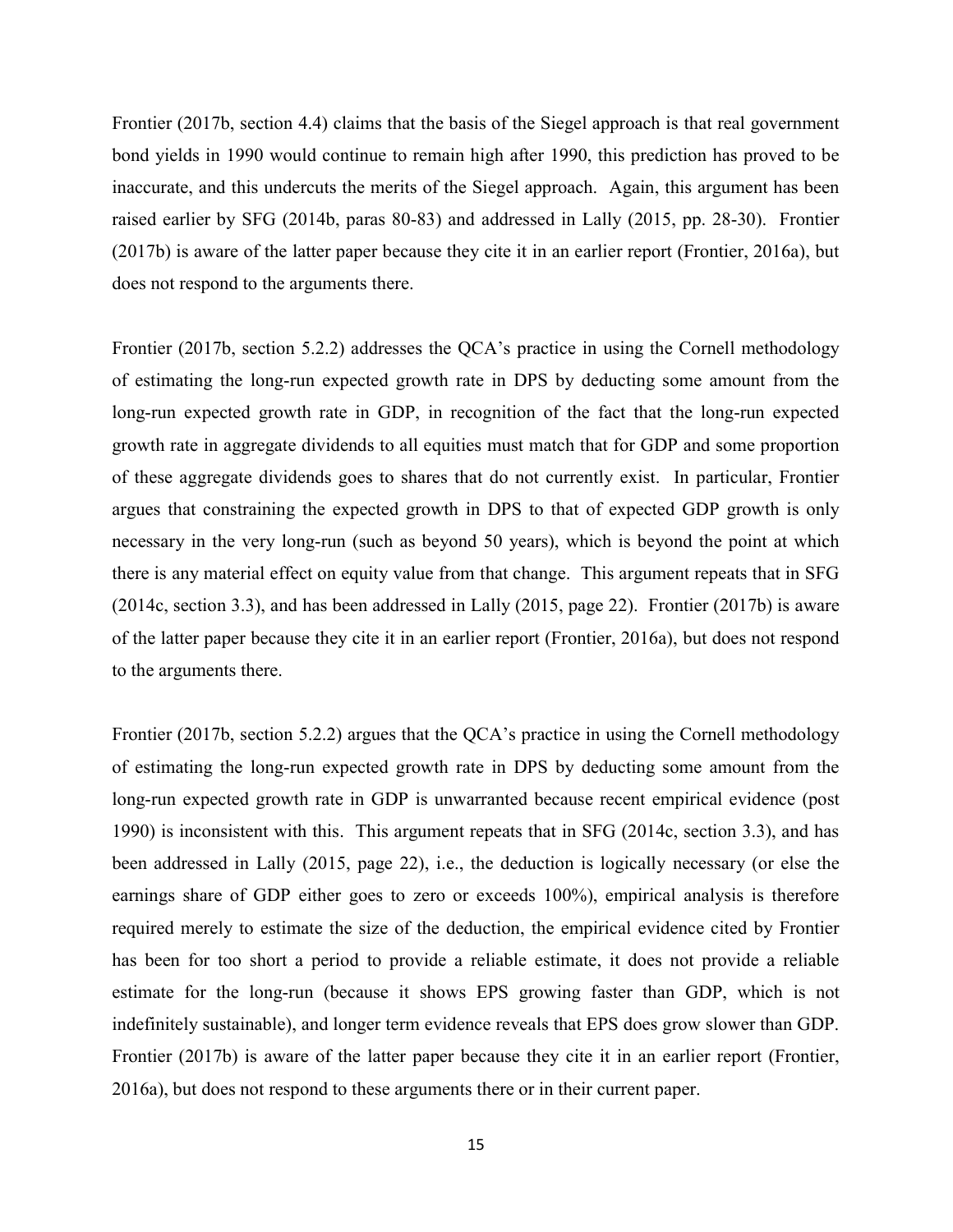Frontier (2017b, section 5.2.3) addresses the QCA's practice of using two discount rates in its Cornell methodology, one from the tenth year set equal to the long-run estimate and the other determined through the Cornell methodology. In particular, Frontier argues that the return adopted from the tenth year (11.8%) will never be realized, and provides an example in which the regulator always allows 9% over the first ten years. Clearly, in such a situation, shareholders will never be allowed 11.8% but this is merely an example manufactured by Frontier and therefore cannot prove that 11.8% is never attainable.

 Frontier (2017b, section 5.2.3) also claims that the QCA could lower the allowed return arising from the Cornell approach with two discount rates, simply by choosing a high discount rate from the tenth year. However, the QCA (2014a, page 71) explains the derivation of this discount rate, Frontier (2017b, footnote 34) is clearly aware of this, and it contests the QCA's analysis later in this same section of its report. In particular, it focuses upon the risk-free rate of 5.8% from the tenth year, notes that the QCA obtains this from the post 1993 average, that it is currently 2.6%, and therefore a better estimator would be the "observed ten-year forward rate". However, the ten-year forward rate is not observable because there are no observed rates beyond ten years. So, presumably Frontier meant the current ten-year rate. This would be appropriate if interest rates were random walks without drift. However, they are mean reverting processes.<sup>3</sup> So, if the current rate is low, the best estimate of its future value would be higher and the longer into the future one predicts, the closer the predicted rate should be to the long-run rate around which the process oscillates. A reasonable estimate for this long-run rate is the historical average as far back as the process is considered to be stable, and a reasonable judgement for this point would be 1993 (at the commencement of the inflation-targeting regime by the Reserve Bank). All of this supports the QCA's approach, and therefore Frontier's suggestion that the QCA has chosen an unduly high value for the ten-year rate in ten years for the purpose of lowering the allowed cost of equity within the regulatory cycle is not justified.

<sup>&</sup>lt;sup>3</sup> This property of interest rates is considered to be sufficiently uncontroversial in the academic literature that it underlies all modern theoretical modelling of interest rate movements (Vasicek, 1977; Cox et al, 1985; Hull and White, 1990). The intuition is thus: high (real) rates curtail demand for and increase supply of funds, thereby pulling rates down, whilst low rates incite demand for and reduce supply of funds, thereby pushing rates up.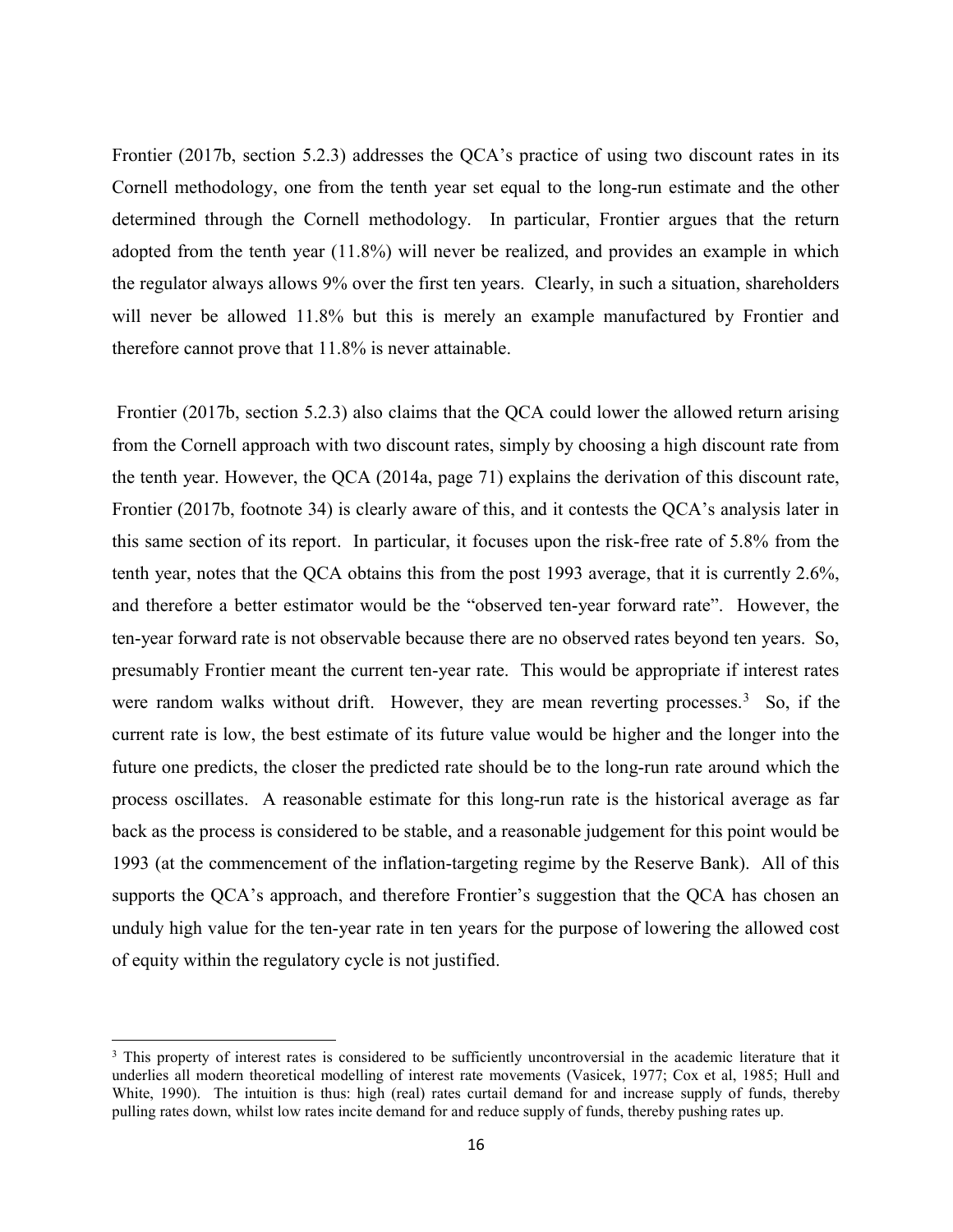Frontier (2017b, section 5.2.3) claims that the two-discount rate approach increases the volatility in the MRP estimates, and provides analysis in support of this claim. However, variation over time per se is not an undesirable feature of an estimator. The important point is whether this variation reflects the underlying situation and Frontier's approach (of using a single discount rate when there are good grounds to believe that the rate is currently low and therefore will not persist indefinitely) would be less likely to do so. To illustrate this point, suppose (purely in the interests of simplifying the analysis) that dividends are not expected to grow. Suppose the cost of equity for the market portfolio over the next ten years is currently low (10%) and is expected to revert back to the long-term average of 11.8% in ten years (due to the risk-free rate being currently low and expected to revert to its long-term average of 5.8% in ten years). The market value of equity will then be \$9.42 per \$1 of current dividends as follows:

$$
P = \frac{\$1}{1.1} + \dots + \frac{\$1}{(1.1)^{10}} + \frac{\frac{\$1}{1.118} + \frac{\$1}{(1.118)^2} + \dots}{(1.1)^{10}} = \$9.42
$$
 (6)

If the two-discount rate approach is adopted for estimating the current ten-year cost of equity, along with an exogenous (and correct) estimate for the ten-year rate in ten years, the current tenyear rate will be correctly estimated at 10%. By contrast, using the single discount rate approach favoured by Frontier, this estimate  $(k)$  must satisfy the following equation:

$$
\$9.42 = \frac{\$1}{1+k} + \frac{\$1}{(1+k)^2} + \dots = \frac{\$1}{k} \tag{7}
$$

The solution is that  $k$  is equal to 10.6%, which is too high. Now suppose instead that the cost of equity for the market portfolio over the next ten years is currently high (14%) and is expected to revert back to the long-term average of 11.8% in ten years. Following equation (6), the market value of equity will then be \$7.50 per \$1 of current dividends. The two-discount rate approach will again correctly estimate the current ten-year cost of equity at 14% whilst, following equation (7), the single discount rate approach favoured by Frontier will estimate it at 13.3% (which is too low). So, consistent with Frontier's claim, its approach yields estimates of the current ten-year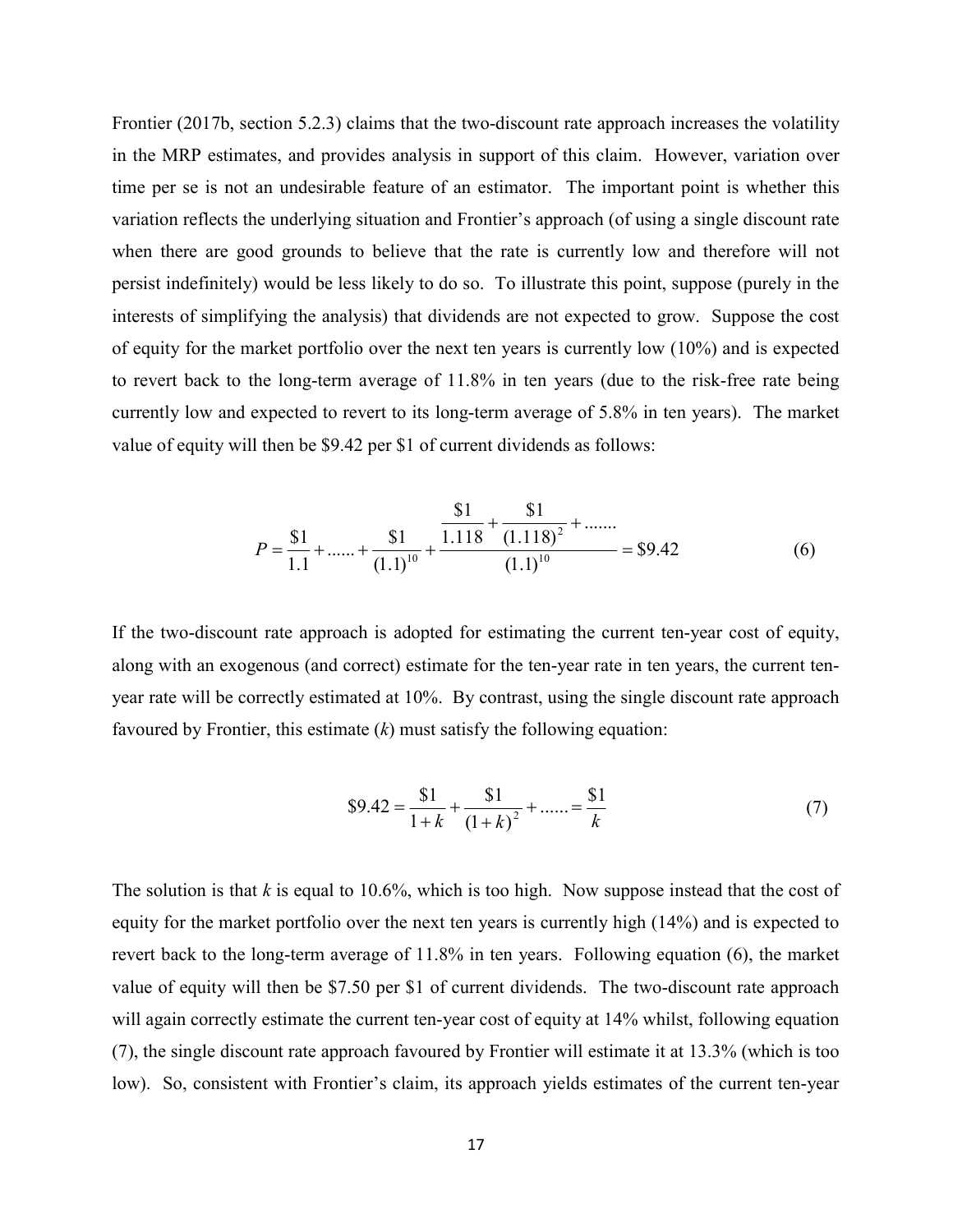cost of equity with less volatility over time than the two-discount rate approach used by the QCA (10.8% and 13.3% versus 10% and 14%). However, in this example, the QCA's estimates would be correct and Frontier's would be incorrect. So, the lower volatility in Frontier's estimates is undesirable.

Frontier (2017b, section 6) notes that the Fernandez et al (2017, Table 2) survey reports a median MRP for Australia of 7.6% (the "raw estimate"), and Frontier raises this to 8.3% allegedly in accordance with the QCA's (2014a) adjustment for imputation credits using a gamma value of  $0.47<sup>4</sup>$  However, the QCA (2014a, page 66) does not assert that the MRP estimates from surveys should be adjusted to that degree; it instead states that it is unclear whether the survey responses do incorporate an allowance for imputation credits and therefore considers the range of possibilities. Furthermore, as argued in Lally (2017, page 18), the full adjustment for imputation credits would only be warranted if none of the survey respondents allowed for the imputation credits and all of their MRP estimates were based upon the Cornell or similar approach. By contrast, if all of the survey respondents did allow for the credits, no adjustment for the imputation credits would be warranted. Alternatively, if none of the survey respondents allowed for the credits, but all of their MRP estimates were based upon the Ibbotson, Siegel or Wright approaches, the appropriate adjustment for the credits would be closer to zero than to the QCA's upper bound because these MRP estimation methods use long-term historical data and only a portion of that data is drawn from the period in which imputation prevailed. Thus, if even a substantial minority of survey respondents did allow for credits in their estimates (say, at least 30%) and even a substantial minority of those who did not do so use historical data rather than the Cornell approach (say, at least 30%), the appropriate adjustment for the credits will be closer to zero than to the QCA's upper bound.<sup>5</sup> Thus, Frontier's addition of 0.7% to the Fernandez survey result is unwarranted.

 $\overline{a}$ 

 $4$  The QCA (2014a) uses its formula (21) to make the imputation adjustment but mistakenly reports the result of their calculation at 0.18% rather than 18% and also neglects to include the cash dividend yield in the calculation. Correcting for these two points, the imputation adjustment raises the MRP by 0.8% rather than the 0.18% (rounded to 0.2%) reported by the QCA (2014a, page 66). This correction was noted by the QCA (2014b, page 232).

<sup>&</sup>lt;sup>5</sup> The same result would arise if a majority of survey respondents did allow for credits in their estimates, regardless of how the other respondents estimate the MRP.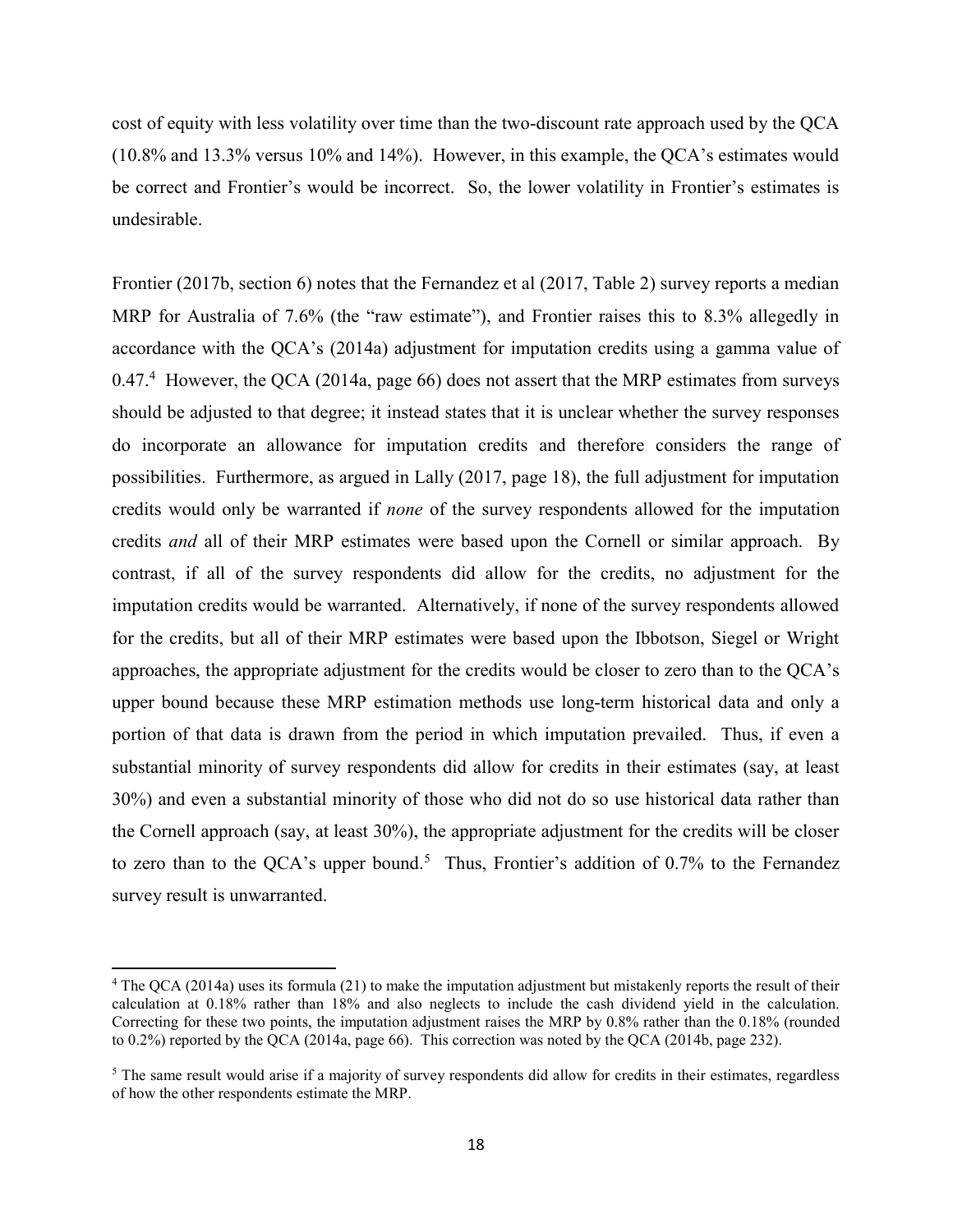Frontier (2017b, section 6) also claims that these survey respondents are using a risk-free rate materially above the prevailing government bond yield and therefore an MRP above 8.2% should be used if it is combined within the CAPM with the prevailing government bond yield. Fernandez et al (2017, Table 3) reports a median risk-free rate used by respondents of 3.1% whilst the average five and ten-year Australian government bond yields during the survey period (March 2017) were 2.29% and 2.81% respectively.<sup>6</sup> So, the median survey respondent is using a risk-free rate that is materially above the five-year Australian government bond yield. The claim that this warrants an increase to the MRP estimate has been raised previously by SFG (2014b, section 5) and addressed in Lally (2015, pp. 28-29). Frontier does not respond to those points.

Turning now to the median estimate of 7.6% from Fernandez et al (2017, Table 2), this is highly unusual in a number of ways. Firstly, as shown in Table 2 below, this figure is well in excess of any previous Fernandez survey-based estimate for Australia  $(5.1\%$  to  $6.0\%)$ .<sup>7</sup> Secondly, across the developed markets (Western Europe, North America, Japan, and Australasia) and over the period 2010-2017, this figure of 7.6% is exceeded only by some Fernandez results for Portugal, which (unlike Australia) suffered a very severe economic and financial crisis during this period (requiring bailouts by the IMF and the EU). $^{8}$  Thirdly, this figure of 7.6% exceeds all Fernandez results in this period for both Spain and Ireland, which both (unlike Australia) experienced very severe economic and financial crises during this period (requiring bailouts by the EU). Fourthly, whilst there was a general tendency for the 2017 survey results for each country to lie above the range of previous results for that country, the median excess across these markets is only 0.4% whilst the figure for Australia is 1.6% and is exceeded in this respect only by Switzerland. Finally, the sample size for Australia in 2017 (26) was only one third that of the previous year (87), it is the smallest sample size across all of these markets for the years 2015-2017 (sample sizes in earlier years are not reported), and this sample size is not satisfactorily large in any

<sup>&</sup>lt;sup>6</sup> The Australian government bond yield data was drawn from Table F2 on the RBA's website (http://www.rba.gov.au/statistics/tables/#interest-rates).

<sup>&</sup>lt;sup>7</sup> The results in Table 2 for earlier years are drawn from Fernandez et al (2016, Table 2), Fernandez et al (2015, Table 2), and Fernandez et al (2014, Table 2, Table 4). The surveys before 2011 report results for only individual types of respondents (academics, analysts and companies) and are therefore not included here.

<sup>&</sup>lt;sup>8</sup> The set of developed markets could reasonably include Singapore and Hong Kong, but Fernandez does not report results for these places for most years.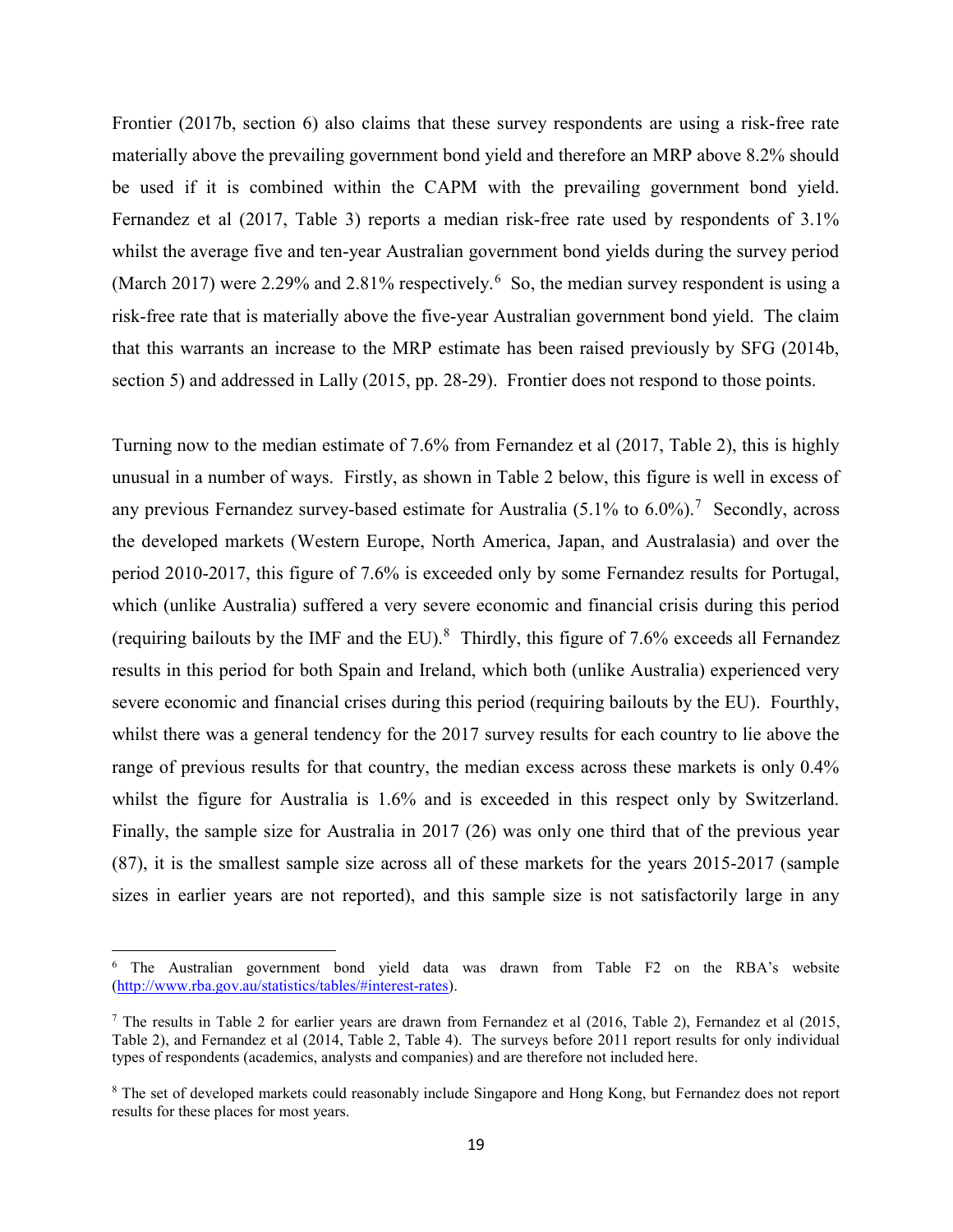absolute sense. Accordingly, the median Australian MRP estimate for 2017 of 7.6% may be a computational error, typo, the result of transcription errors, or a consequence of the much smaller and less representative sample. Thus, without further investigation, it should be viewed very skeptically. Frontier (2017b, section 2.2) notes that, like Australia, most markets experienced an increase in their average result from 2015 to 2017 and claims that the Australian results are therefore in line with results from other countries. However, there is no particular reason to use 2015 as a benchmark (rather than the range in previous years) and Australia's experience is highly unusual in its magnitude as demonstrated above.

|             | 2017 | 2016 | 2015 | 2014 | 2013 | 2012 | 2011 |  |
|-------------|------|------|------|------|------|------|------|--|
| Australia   | 7.6  | 6.0  | 5.1  | 6.0  | 5.8  | 6.0  | 5.2  |  |
| <b>US</b>   | 5.7  | 5.0  | 5.3  | 5.0  | 5.5  | 5.4  | 5.0  |  |
| <b>UK</b>   | 6.2  | 5.0  | 5.0  | 5.0  | 5.0  | 5.0  | 5.0  |  |
| Canada      | 6.4  | 5.2  | 6.0  | 5.0  | 5.3  | 5.5  | 5.0  |  |
| NZ          | 5.9  | 6.0  | 6.0  | 5.5  | 5.8  | 6.0  | 6.0  |  |
| Spain       | 6.8  | 6.0  | 5.5  | 6.0  | 5.5  | 5.5  | 5.5  |  |
| Germany     | 5.9  | 5.0  | 5.1  | 5.0  | 5.0  | 5.0  | 5.0  |  |
| Italy       | 6.7  | 5.5  | 5.2  | 5.5  | 5.5  | 5.5  | 5.0  |  |
| France      | 6.7  | 5.5  | 5.5  | 5.9  | 6.0  | 6.0  | 6.0  |  |
| Netherlands | 6.2  | 5.0  | 6.0  | 5.0  | 5.8  | 5.5  | 5.0  |  |
| Switzerland | 7.5  | 5.0  | 5.0  | 5.0  | 5.5  | 5.3  | 5.5  |  |
| Sweden      | 7.1  | 5.0  | 5.1  | 5.0  | 5.9  | 6.0  | 5.5  |  |
| Austria     | 6.6  | 5.3  | 5.6  | 5.5  | 5.8  | 6.0  | 5.7  |  |
| Belgium     | 6.6  | 5.5  | 5.4  | 5.5  | 6.0  | 6.0  | 6.1  |  |
| Norway      | 6.3  | 5.0  | 5.2  | 5.0  | 6.0  | 5.5  | 6.0  |  |
| Denmark     | 6.3  | 5.0  | 5.5  | 5.0  | 5.9  | 5.0  | 4.5  |  |
| Japan       | 6.1  | 5.0  | 6.0  | 5.0  | 6.4  | 5.0  | 3.5  |  |
| Finland     | 6.1  | 5.0  | 5.8  | 5.4  | 6.0  | 6.0  | 4.7  |  |
| Ireland     | 6.8  | 5.8  | 5.2  | 6.3  | 7.0  | 6.1  | 5.1  |  |

Table 2: Fernandez Median MRP Survey Results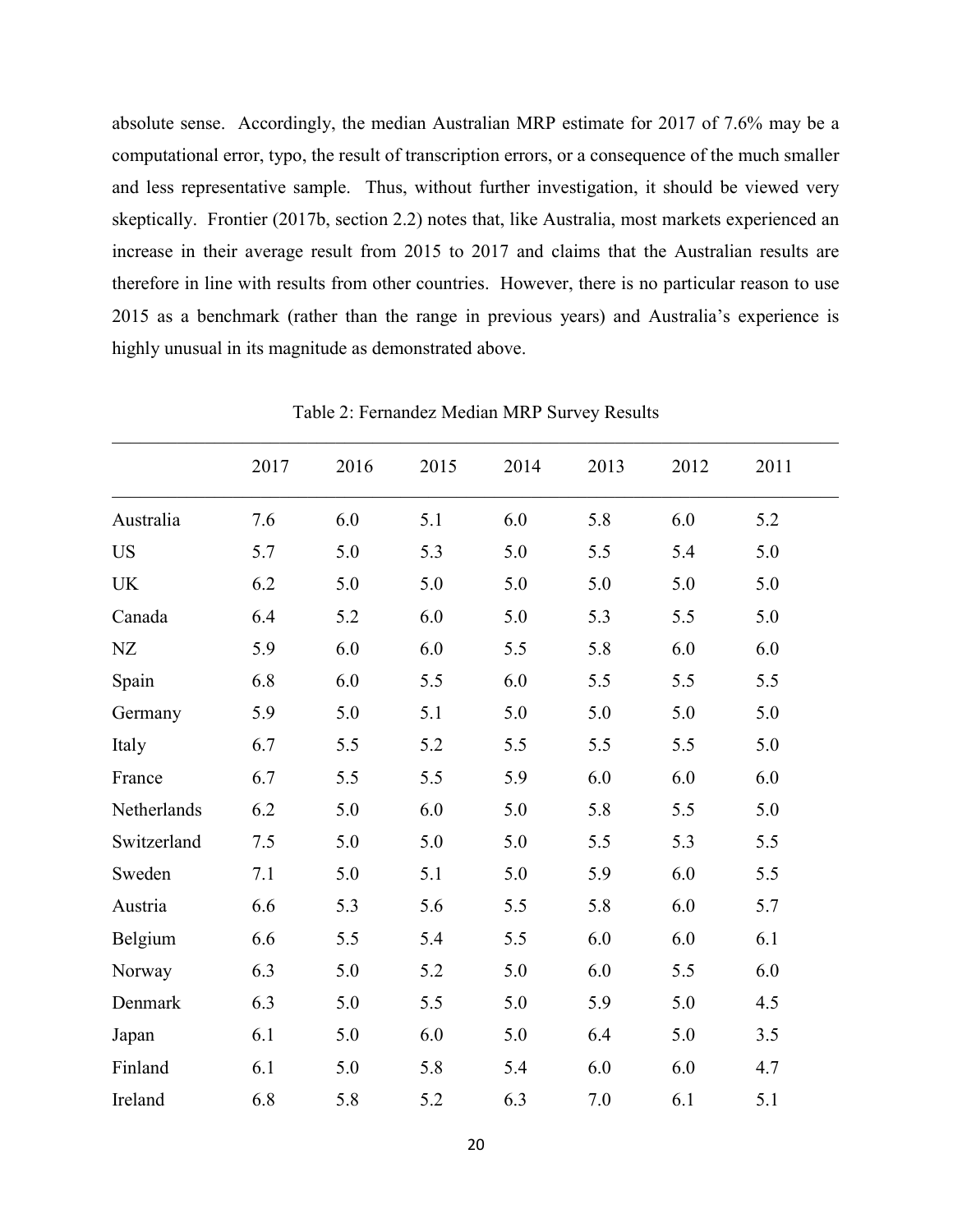| Portugal<br>5.5<br>8.0<br>8.5<br>6.1<br>6.5 |  |
|---------------------------------------------|--|
|---------------------------------------------|--|

Frontier (2017b, Section 7) reports "effective MRP" estimates from four recent independent expert valuation reports, ranging from 6.9% to 8.0%. These effective MRPs are obtained by adding the MRP and risk-free rate used by each valuer, followed by deducting the (typically lower) contemporaneous ten-year risk-free rate. This involves attributing to the MRP the difference between the risk-free rate used by each valuer and the contemporaneous ten-year riskfree rate. As noted above, this argument has been raised previously by SFG (2014b, section 5), and critiqued in Lally (2015, pp. 28-29). Frontier does not respond to those points. Furthermore, across these four reports, the MRP estimates used by the valuers are 6.0% in three cases (Lonergan Edwards, 2016, page 46; Grant Samuel, 2016, page 6; KPMG, 2016, page 85) and 7.75% in the remaining case (Deloitte, 2016, page 39), which yields a median of 6.0%. Furthermore, in respect of Deloitte, they are the only one of the four valuers to use a contemporaneous ten year risk-free rate, which suggests that their MRP estimate of 7.75% incorporates a premium to reflect the unsuitability of the contemporaneous ten-year risk-free rate, and therefore their actual MRP estimate is less than 7.75%. All of this suggests that the QCA's MRP estimate of 6.5% is too high rather than too low. Furthermore, each of the three valuers who use a risk-free rate above the contemporaneous ten-year rate state that they do so because they believe that risk-free rates will rise in the future (Lonergan Edwards, 2016, pp. 46- 47; Grant Samuel, 2016, page 10; KPMG, 2016, page 85), and these beliefs support the QCA's use of a two-discount rate approach in the DDM as described on pp. 16-17 above.

#### 4. Gamma

Frontier (2017d, section 2.2) refers to a recent decision from the Federal Court (2017). This decision rejected the contention by the ACT that the reference to the "value of imputation credits" in the NER and the NGR meant the market value of the credits, and instead accepted the AER's contention that "value" must be interpreted in the context of the entire regulatory framework (ibid, paras 750-755). Frontier (2017d, section 2.3) argues that, within the regulatory framework, the role of theta is to reduce the allowed return on equity that would otherwise be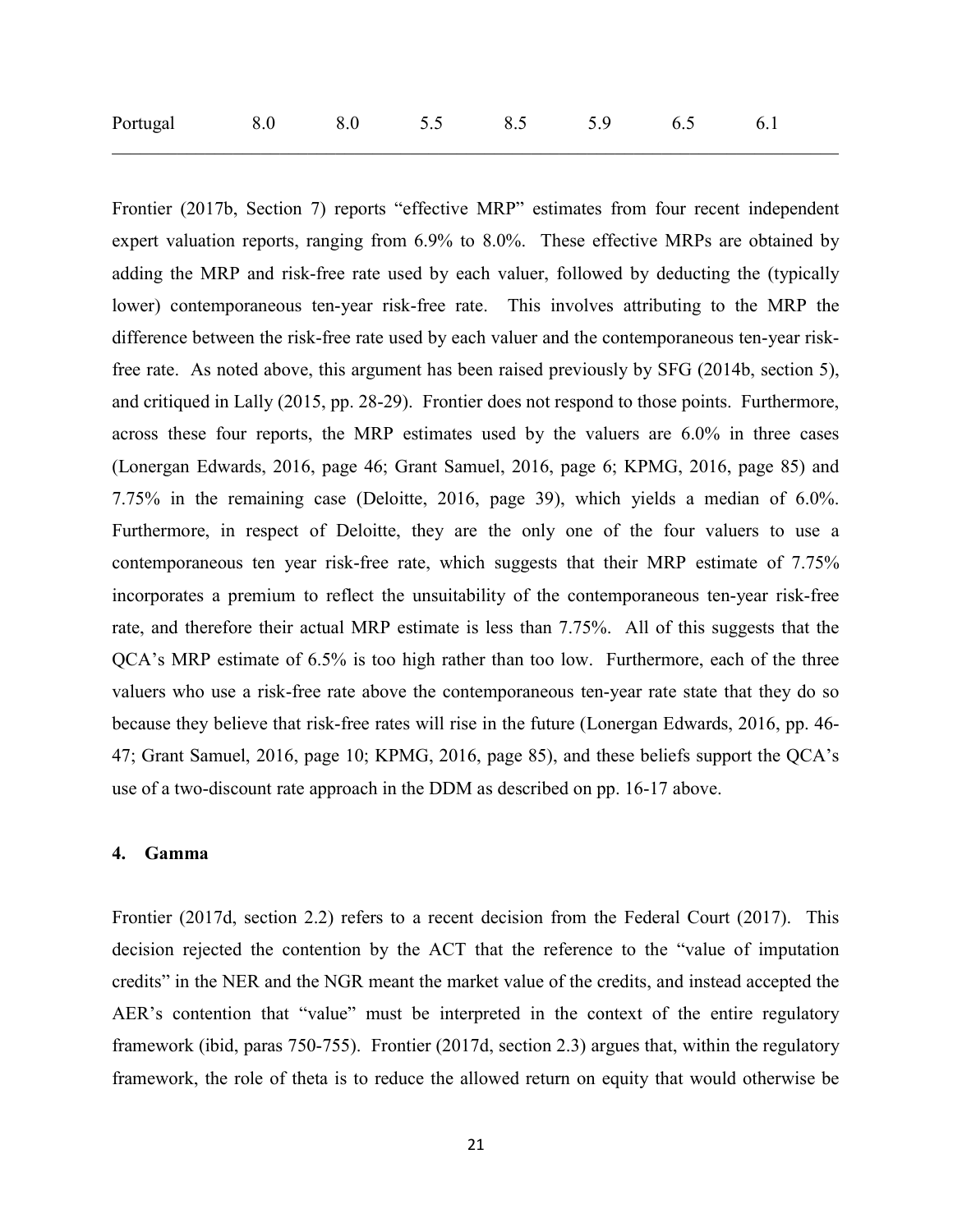paid to investors and therefore theta must represent the value of the credits relative to the value of the return on equity that the credits are replacing. In furtherance of this claim, Frontier (2017d, section 2.4) notes that the total expected rate of return to shareholders includes a component involving imputation credits, argues that the rest is a market rate that reflects the existence of phenomena such as personal taxes, and therefore that theta must also be a market rate to be consistent. However, this reasoning is fallacious. Letting  $S_m$  denote the market value of all equities and  $IC<sub>m</sub>$  the imputation credits attached to dividends on all equities, the expected return on the market inclusive of the credits is equal to the expected return exclusive of the credits plus the imputation term as follows:

$$
E(R_m^I) = E(R_m^X) + \theta \frac{E(IC_m)}{S_m}
$$
\n<sup>(8)</sup>

The first component on the right-hand side  $E(R_m^X)$  is a market rate, and so is the second component  $\theta E (IC_m)/S_m$  because the denominator  $S_m$  is a market price. Accordingly, it is not necessary that theta ( $\theta$ ) be a market value just as it is not necessary that  $IC_m$  be a market value. Furthermore,  $IC_m$  is not a market value so Frontier's process of trying to deduce the definition of theta by invoking consistency arguments would suggest that theta *isn't* a market value rather than it is. More importantly, equation (8) is part of the Officer (1994) model, this model (like any other model that has been theoretically developed) arises from a set of assumptions and definitions coupled with the laws of algebra, and the definition of  $\theta$  within that process is a weighted average over the utilisation rates of investors for imputation credits (as shown in Lally and van Zijl, 2003). This settles the matter and one cannot then substitute a different definition for this parameter  $\theta$ . The same point was made in Lally (2017, pp. 10-11).

Frontier (2017d, section 2.5) also argues that the parameter  $\theta$  in the regression model used in a dividend drop-off analysis represents this valuation for credits relative to the value of the return on equity that the credits are replacing. However, the regression equation in question as shown in Frontier (2014d, para 123) derives from the Officer (1994) model shown in Frontier (2017d, para 115), the parameter  $\theta$  in the regression equation must then have the same definition as it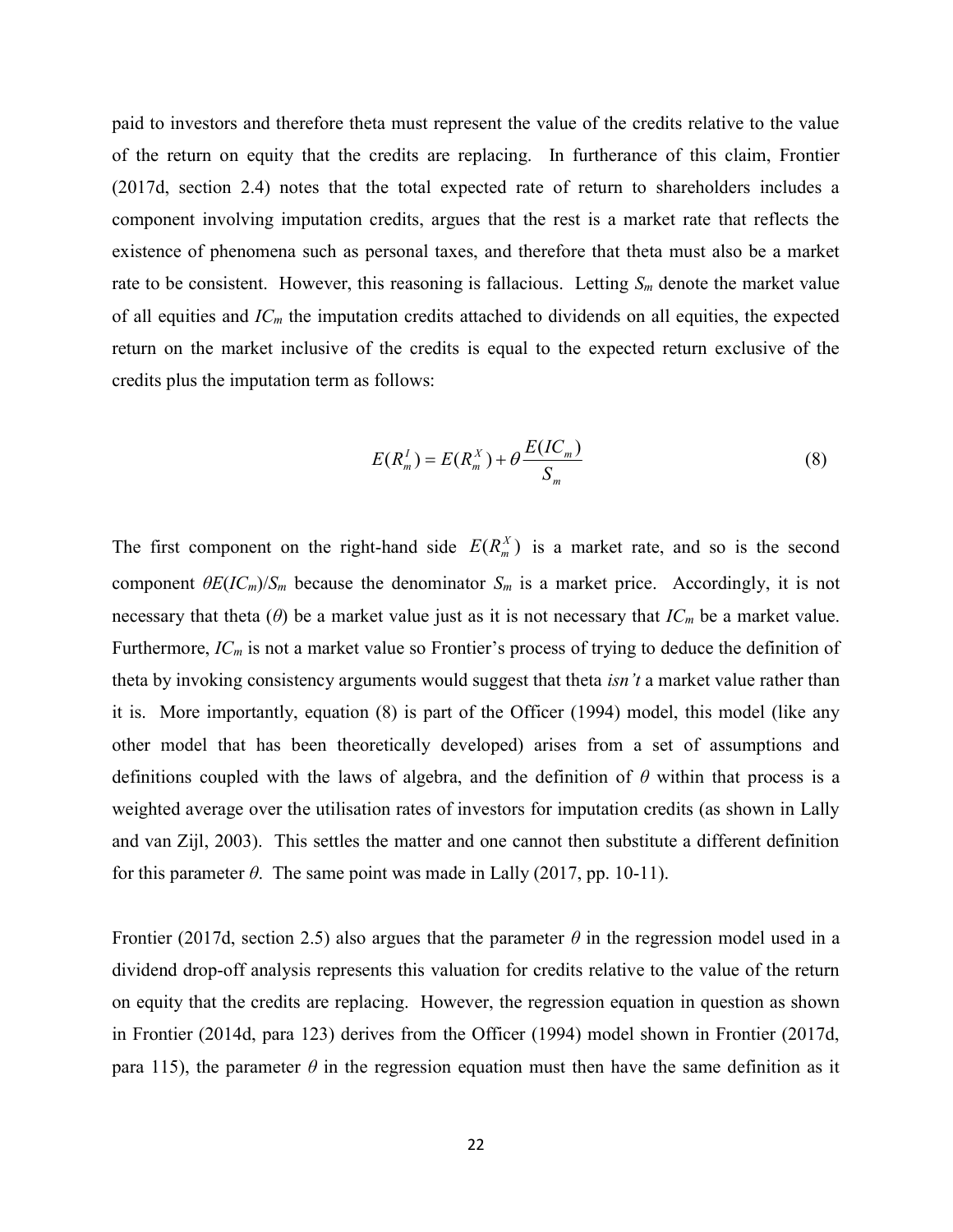does in the Officer model, and (as noted in the previous paragraph) the definition of  $\theta$  within that model is a weighted average over the utilisation rates of investors for imputation credits.

Frontier (2017d, section 2.6) refers to the recent SAPN Decision by the ACT (2016), and in particular to the fact that the ACT (2016b, para 148) asserted that there are two alternative theoretical approaches to determining theta. The first of these is the "average investor perspective", of Monkhouse (1993) and Lally and van Zijl (2003), in which theta is the weighted average of investors' utilization rates for imputation credits (ACT, 2016, para 149). The second approach is the "marginal investor perspective", in which each investor has a demand function for each stock (units desired as a function of its market price), aggregating over investors generates the total demand curve for each asset, matching this to its supply produces the equilibrium price, this price corresponds to the valuation of a particular investor, and the residence of that investor (foreign or domestic) determines whether theta is 0 or 1 respectively (ACT, 2016, para 153). Frontier (2017d, section 2.6) argues that this distinction is tangential to the issue at hand. However, Frontier does not express a view on its validity and I do so here. In support of its claim that there are two such approaches, the ACT (2016, para 148) cites Ainsworth et al (2015), and Ainsworth et al (2015, Figure 3) do present an example of this kind (involving a marginal investor approach). However, the example contains a number of features (such as assuming that investors are indifferent to risk and that the market risk premium is determined outside the model) that preclude it serving as an alternative to the aggregation approach. Furthermore, neither the ACT (2016) nor Ainsworth et al (2015) cite any literature on equilibrium asset pricing models that is consistent with such claims about the determination of theta, nor am I aware of any. Furthermore I consider that these claims about the equilibrium setting process are incorrect. Within standard equilibrium asset pricing models (i.e., versions of the CAPM), the aggregate demand for any asset depends not only on the price of that asset (and hence its expected rate of return and its standard deviation) but the prices of all other assets (and hence their expected rates of return, standard deviations, and correlations between assets). In addition, within standard equilibrium asset pricing models (i.e., versions of the CAPM), investors choose portfolios in the Markowitz fashion, there is no place in such models for investors conducting valuations of assets, and therefore it is meaningless to refer to the investor valuation that matches the equilibrium price. Furthermore, even if there were asset pricing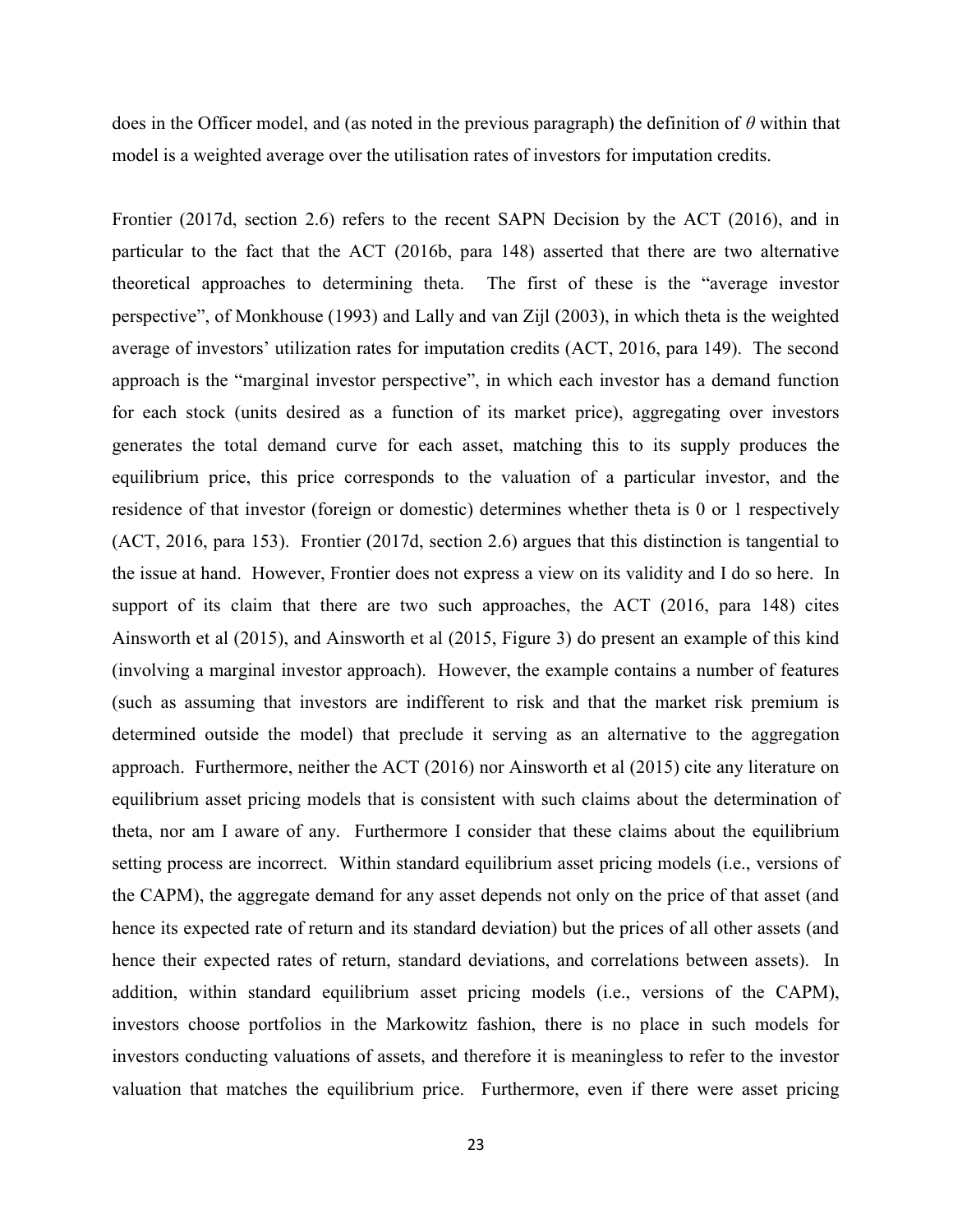models that did determine theta in the way described here, such models would not correspond to the Officer (1994) model (which is a version of the CAPM), and therefore would have no relevance to the estimation of theta for the purposes of implementing the Officer model (which is used by all Australian regulators). In my own reports to Australian regulators, I refer only to the "average investor" approach because this is the approach embodied in the Officer (1994) model, and this is the model used by Australian regulators and most participants in its proceedings.

The ACT (2016, paras 154-155, 168, 174, 186, 193) goes on to consider some aspects and implications of this marginal investor approach. However, since such an approach (as described above) has no relevance to the Officer model used by all Australian regulators, and no relevance to any other model for pricing equities, these aspects and implications are devoid of interest. Nevertheless, the statements by the ACT (2016, paras 154-155) could be interpreted as claiming that the activities of tax arbitrageurs around ex-dividend days adversely affect the reliability of dividend drop-off estimates of theta. I agree with this (see Lally, 2013b, pp. 20-21).

Frontier (2017d, sections 2.4, 3.1, 3.2 and 3.3) critiques the views of the AER in this area. Since these alleged views of the AER have not to my knowledge been expressed by the QCA, I do not need to address these matters here.<sup>9</sup> Nevertheless, I will comment on Frontier's views here. Frontier (2017d, para 151) again asserts that theta is the valuation for the credits relative to the value of the return on equity that the credits are replacing. However, as argued earlier, the definition of theta arises in the course of developing the Officer (1994) model, and is the weighted average over investors' utilization rates for the credits. Frontier (2017d, para 153) also argues that theta reflects the impact of personal costs that relate only to the imputation credits, such as the administrative costs involved in redeeming them. However, as argued in Lally (2016b, page 13), the Officer (1994) model assumes that these costs do not exist. Furthermore, if they were acknowledged, they would have to be recognized through additional terms in the Officer model rather than merely through changing the definition of the utilization rate for credits for each investor and hence theta. Furthermore, if these additional costs were recognized in respect of imputation credits, they would also have to be recognized in respect of cash

 $\overline{a}$ 

 $9$  Frontier (2017d, para 140) claims that the QCA (2014a) has subscribed to one of these lines of argument but does not provide the page reference and I cannot see any such view expressed by the QCA (2014a).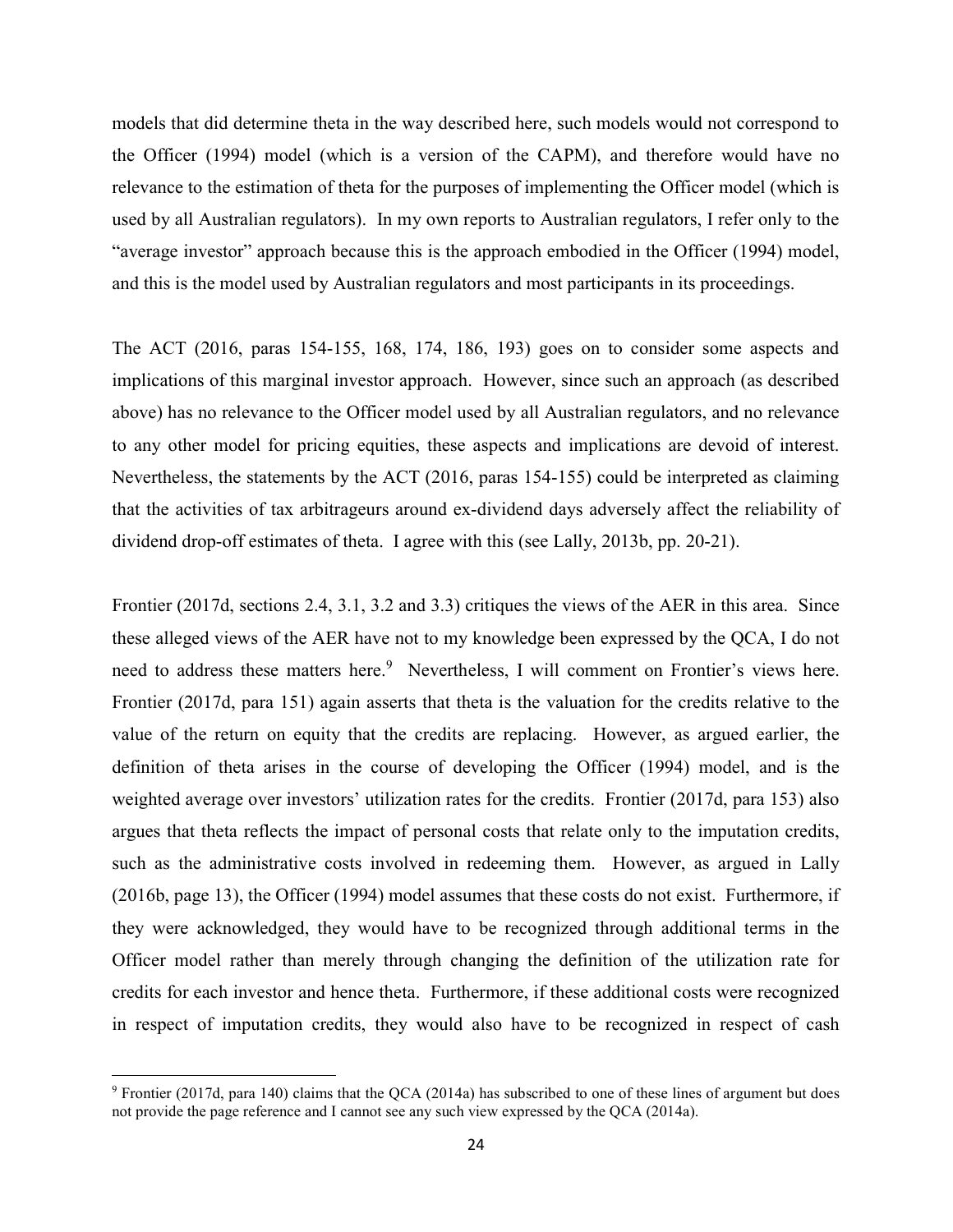dividends, and therefore further terms would have to be added to the model. Furthermore, the rationale for not allowing for such terms in the Officer (1994) model is clear; the effect would be inconsequential. Frontier does not address any of these points.

Frontier (2017d, section 3.4) notes that the QCA's definition of theta (as the weighted average over investors' utilization rates for the credits) invokes the work of Lally and van Zijl (2003), that this model assumes that national share markets are fully segmented, that foreign investors should be omitted from consideration, and that this approach conflicts with the empirical fact that foreign investors do exist and that they affect equilibrium prices. I agree with all of this, and have consistently expressed the same view previously (for example, see Lally, 2016b, pp. 18-19). However, Lally and van Zijl (2003) merely supply a derivation of the Officer (1994) model rather than a different model, and all regulators and most participants in this process use that Officer model (including Frontier). So, the points raised by Frontier are criticisms not only of the QCA's approach but those of all other Australian regulators and their own cost of equity estimates. This is a quite different issue to how one should interpret parameters within the Officer model.

Frontier (2017d, section 4.1) considers the implications of two possible definitions for theta (market value or the proportion of credits redeemed) for the appropriate estimation methodology. However, the appropriate definition of theta (the weighted average over investors' utilization rates for the credits) was not considered by Frontier, despite the fact that this is the QCA's view and Frontier is well aware of it as shown in Frontier (2017d, para 166).

Frontier (2017d, section 4.2) acknowledges that there are concerns about the ATO figures for the "credits distributed", but argues that since gamma is estimated (using ATO data) as the product of the credit distribution rate (credits distributed/credits created) and the credit utilization rate (credits utilized/credits distributed), concerns about the reliability of the "credits distributed" from the ATO data do not therefore affect the estimate of gamma, and therefore such ATO data is useful for estimating gamma. To address this argument, I note that the expected revenues allowed by the regulator include the cost of equity applied to the regulatory equity base  $B_E$ ,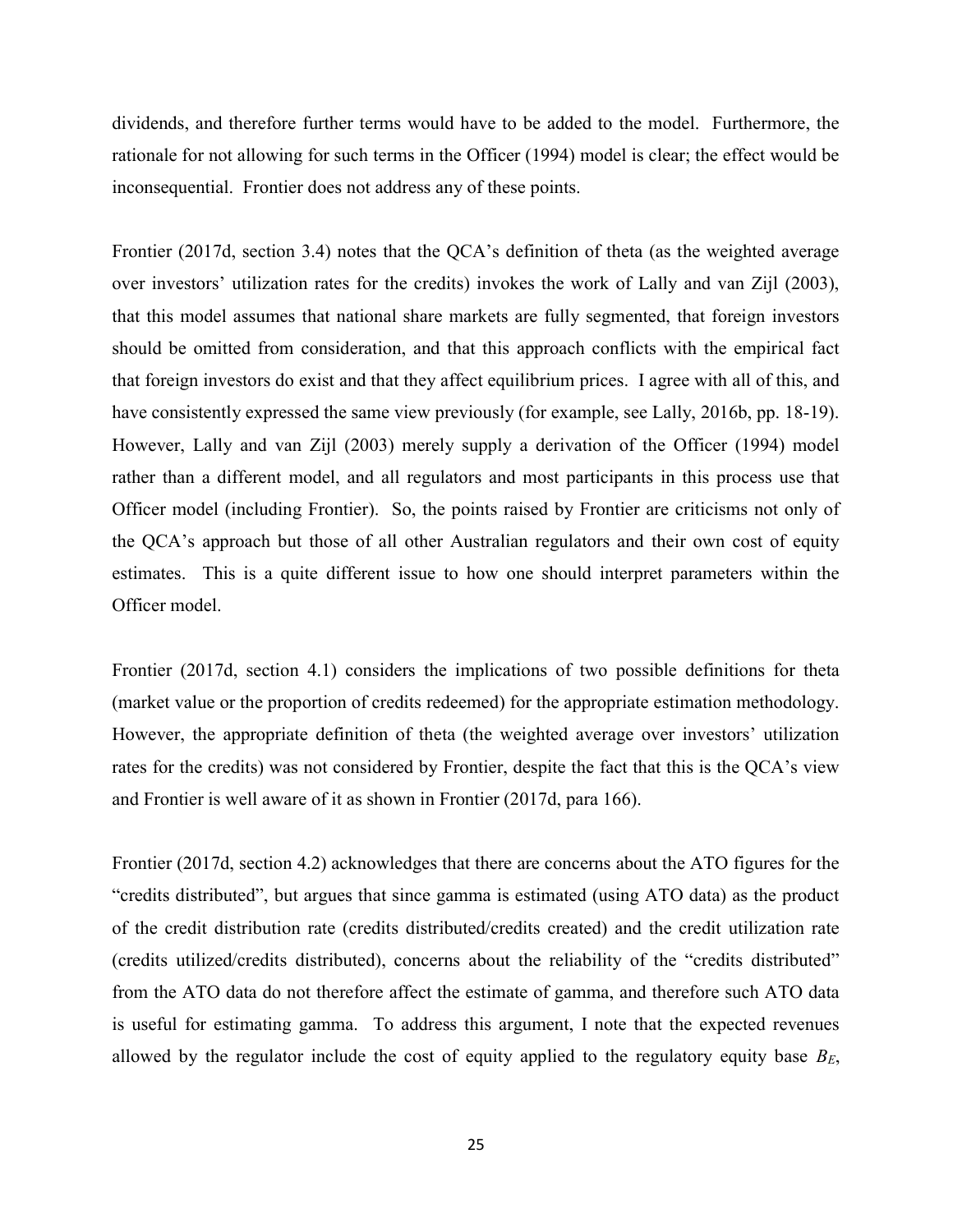company tax (TAX) net of the imputation credit effect, and other terms that do not involve gamma or theta as follows:

$$
E(REV) = B_E \left[ R_f + \left( E(R_m^X) + \theta \frac{E(IC_m)}{S_m} - R_f \right) \beta \right] + E(TAX)(1 - F\theta) + OTHER \tag{9}
$$

Frontier's argument has a number of shortcomings. Firstly, in addition to the estimate of gamma (the product of  $\theta$  and the credit distribution rate F) being used to estimate the effective company tax payments appearing within the penultimate term in equation (9), the Officer model also requires an estimate of  $\theta$  (the utilization rate) in order to estimate the MRP appearing earlier in equation (9). So, if gamma (F $\theta$ ) were estimated from the ATO data, the estimate of  $\theta$  within the MRP would also have to use the ATO data because  $\theta$  is part of gamma, and the unreliability of the ATO data in estimating the "credits distributed" (which Frontier now seems to accept) would then be problematic for the estimate of  $\theta$  (because  $\theta$  is "credits utilized" divided by "credits distributed") Secondly, Frontier's approach requires recourse to the same set of companies for estimating both the utilization and distribution rates (the two components of gamma), there is no necessity to do so, and good reason for not doing so (because one would not want to use unlisted firms for estimating the distribution rate  $F$ , which is firm-specific, whilst one would want to use all firms to estimate the utilization rate  $\theta$  because it is a market-wide parameter). Thirdly, whilst the problems in the ATO data may be limited to the "credits distributed" (because the data offers two conflicting estimates of that quantity, from dividend data and franking account balance data), the credibility of the entire ATO database is damaged by both the conflicting estimates of the "credits distributed" and the inability of the ATO to identify the source of that conflict.

Frontier (2017d, section 4.3) repeats the points made in section 4.1, and these are addressed in the penultimate paragraph above.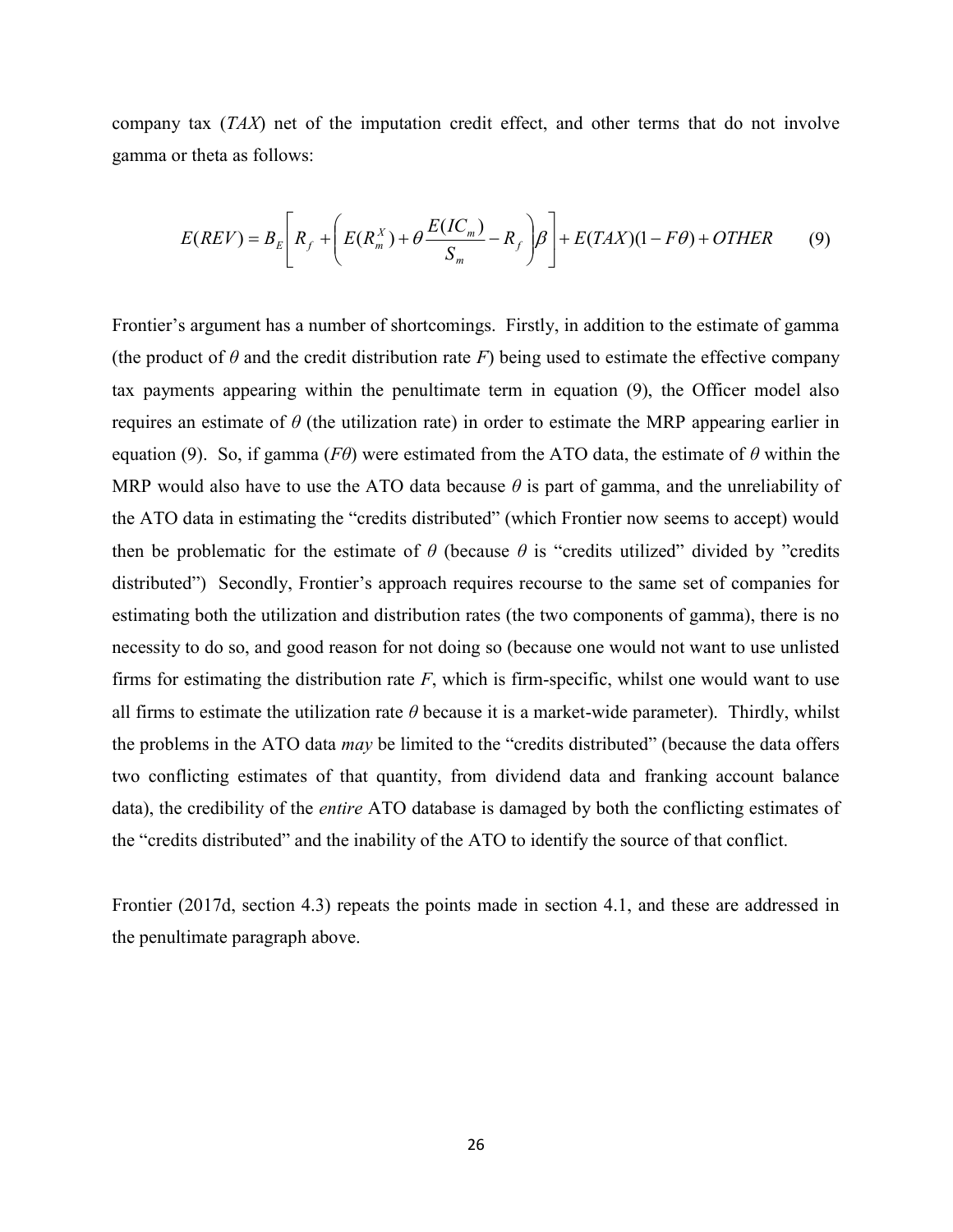## **REFERENCES**

ACT, 2016a. Application by Public Interest Advocacy Centre Ltd and Ausgrid [2016] ACompT 1 (www.competitiontribunal.gov.au).

\_\_\_\_ 2016b. Application by SA Power Networks [2016] ACompT 11 (www.competitiontribunal.gov.au).

Ainsworth, A., Partington, G., and Warren, G., 2015. "Do Franking Credits Matter? Exploring the Financial Implications of Dividend Imputation" (www.cifr.edu.au).

Cox, J., Ingersoll, J., and Ross, S. 1985, 'A Theory of the Term Structure of Interest Rates', Econometrica, vol. 53, pp. 385-407.

Deloitte, 2016. Independent Expert Report on the Hanesbrands Takeover Offer for Patties Foods.

Federal Court, 2017. Australian Energy Regulator v Australian Competition Tribunal (No 2) [2017] FCAFC 79.

Fernandez, P., Linares, P., and Acin, I., 2014. 'Market Risk Premium used in 88 Countries in 2014: A survey', IESE Business School working paper (http://www.valuewalk.com/wpcontent/uploads/2015/07/SSRN-id2450452.pdf).

Ortiz, A., and Acin, I., 2015. 'Discount Rate used for 41 Countries in 2015: A Survey', IESE Business School working paper (http://www.valuewalk.com/wpcontent/uploads/2015/05/SSRN-id2598104.pdf

Pizarro, A., and Acin, I., 2016, 'Market Risk Premium Used in 71 Countries in 2016', IESE Business School working paper (http://www.valuewalk.com/2016/05/market-riskpremium-used-71-countries-2016-survey-6932-answers/).

Pershin, V., and Acin, I., 2017. 'Discount Rate used for 41 Countries in 2015: A Survey', IESE Business School working paper (http://www.valumonics.com/wpcontent/uploads/2017/06/Discount-rate-Pablo-Fern%C3%A1ndez.pdf).

Frontier Economics, 2016a. The Market Risk Premium, report prepared for Aurizon Network (www.qca.org.au).

2016b. Estimating Gamma for regulatory Purposes, report prepared for Aurizon Network (www.qca.org.au).

2017a. The Term of the Risk-Free Rate, report prepared for Aurizon Network.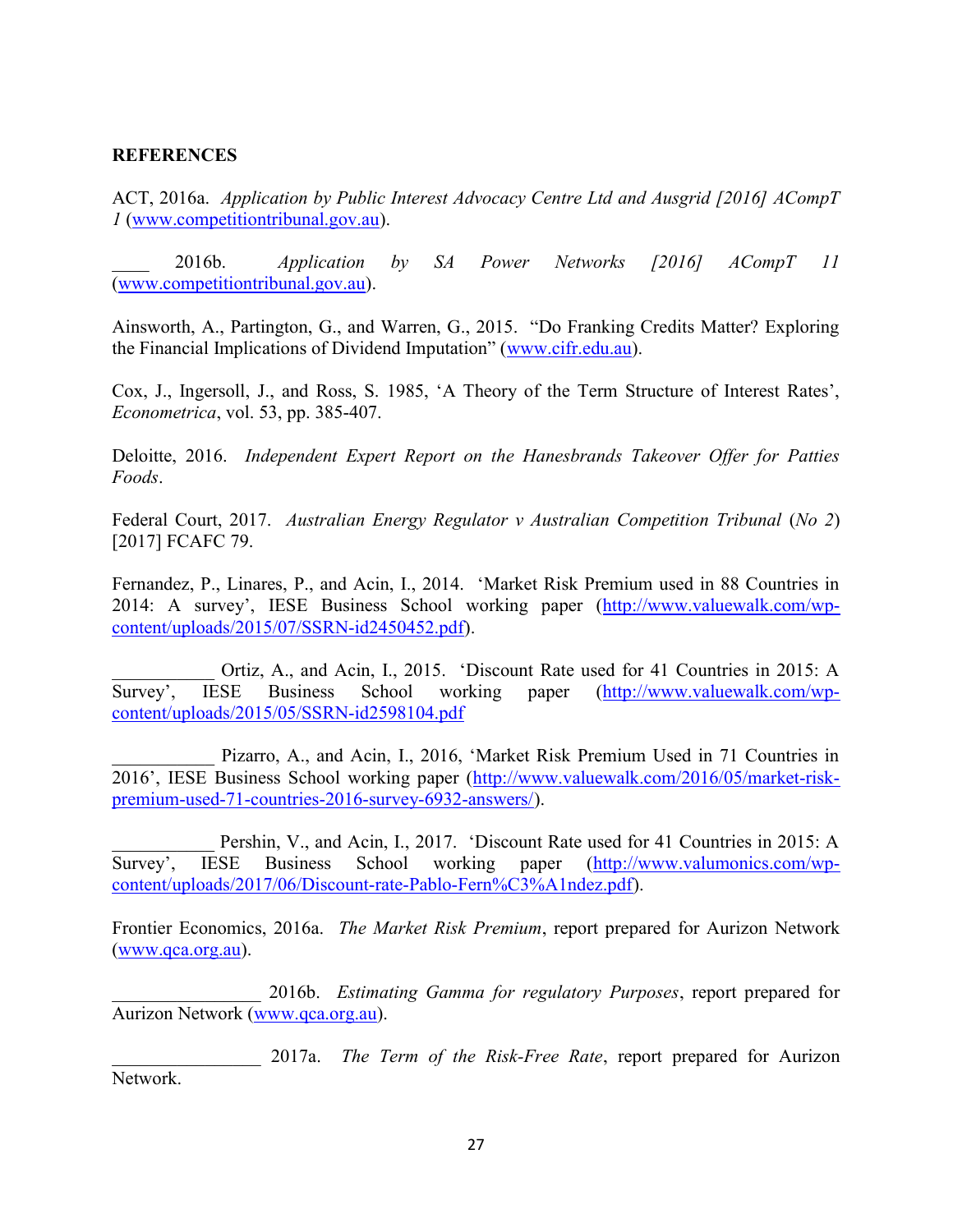2017b. An Updated Estimate of the Market Risk Premium, report prepared for Aurizon Network.

2017c. Recent Evidence on the Market Risk Premium, report prepared for Aurizon Network (www.qca.org.au).

2017d. Estimating Gamma within the Regulatory Context, report prepared for Aurizon Network.

Grant Samuel, 2016. Independent Expert Report on the Hanesbrands Takeover Offer for Pacific Brands.

Hull, J., and White, A. 1990, 'Pricing Interest Rate Derivative Securities', Review of Financial Studies, vol. 3, pp. 573-592.

Incenta Economic Consulting, 2013, Term of the Risk Free Rate for the Cost of Equity, report prepared for the Energy Networks Association (www.aer.gov.au).

KPMG, 2016. Independent Expert Report on the STW Communications Group Merger with WPP.

Lally, M., 2004. Regulation and the Choice of the Risk Free Rate, Accounting Research Journal, vol. 17 (1), pp. 18-23.

2013a. Response to Submissions on the Risk-Free Rate and the MRP, report prepared for the QCA (www.qca.org.au).

2013b. *Estimating Gamma*, report prepared for the OCA (www.qca.org.au).

\_\_\_\_\_\_\_ 2014. Review of Submissions to the QCA on the MRP, Risk-Free Rate and Gamma, report prepared for the QCA (www.qca.org.au).

2015. Review of Submissions on the MRP and the Risk-Free Rate, report prepared for the QCA (www.qca.org.au).

2016a. Review of WACC Issues, report prepared for the Commerce Commission (www.comcom.govt.nz).

2016b. Review of the ACT's Gamma Decision, report prepared for the QCA (www.qca.org.au).

2017. Review of WACC Submissions on Aurizon's Regulatory Review, report prepared for the QCA (www.qca.org.au).

and van Zijl, T., 2003, 'Capital Gains Tax and the Capital Asset Pricing Model', Accounting and Finance, vol. 43, pp. 187-210.